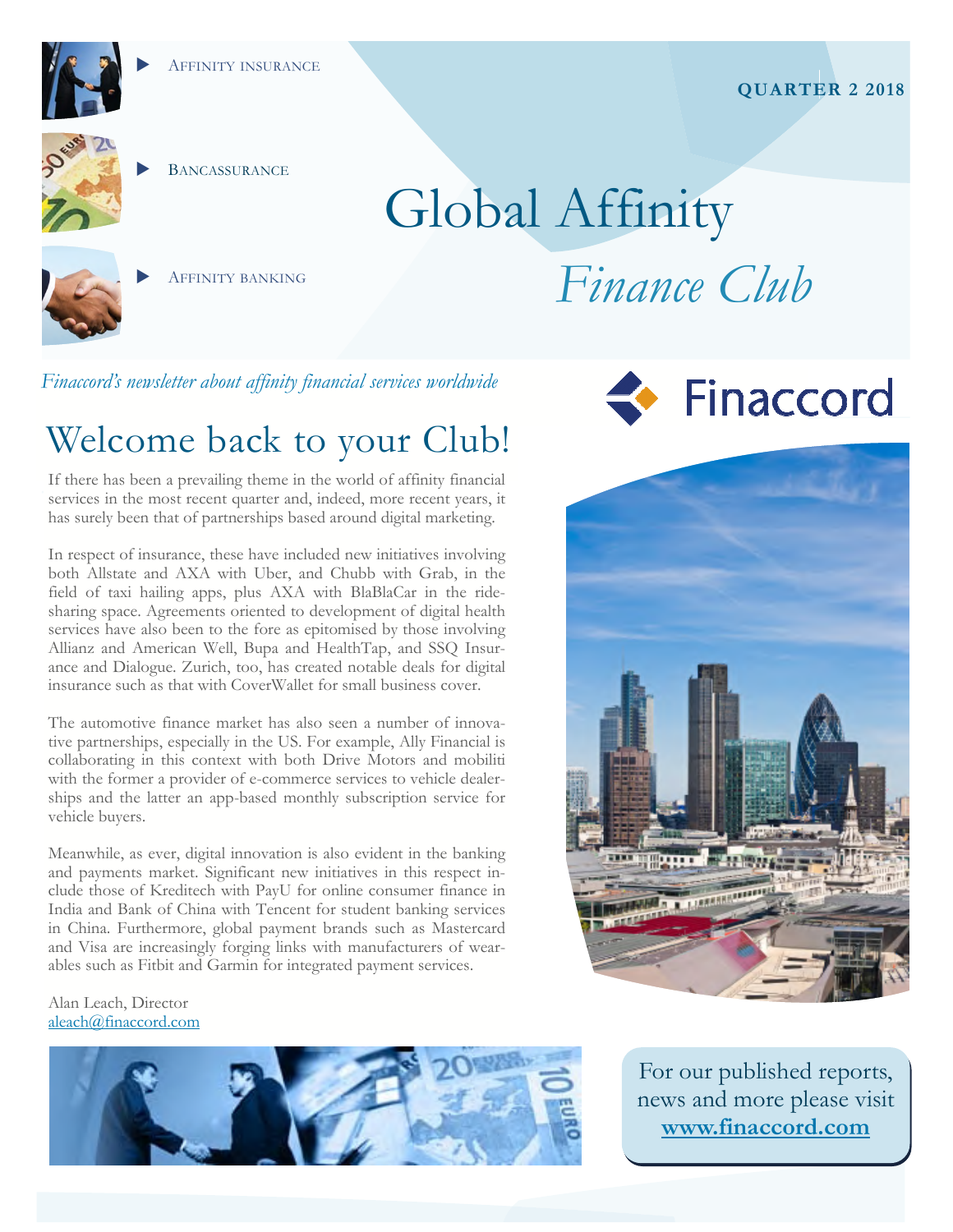#### **Table of contents**

#### **Affinity Insurance**

ASSISTANCE 5

Geo Underwriting works with DAS for high net worth assistance service 5

Generali Global Assistance links with Deposits.com for identity protection 5

Europ Assistance extends assistance partnership with UNICRE through to 2020 5

COMMERCIAL INSURANCE 5

Aon works with Allianz, Apple and Cisco for cyber risk management solution 5

The Hanover commences professional liability insurance program with USI Affinity 5

Euler Hermes and MAPFRE use Solunion joint venture to enter surety bond market 5

Zurich seals tie with CoverWallet for digital sales platform offering commercial insurance 6

APRIL offers discount on commercial insurance to chemists in pharmaceutical network 6

LIFE, HEALTH AND CREDITOR INSURANCE 6

AXA works with Uber for protection and savings policies for drivers… 6

… and Chubb links with Grab for similar initiative 6

Allianz delivers digital healthcare solutions in conjunction with American Well… 6

… Bupa works in same field with HealthTap...7

… and SSQ Insurance rolls out a comparable scheme with Dialogue 7

Aetna takes over Aviva's international private health insurance business 7

Colombian insurer ties with two partners for international health insurance 7

APRIL Group works more closely with Malakoff Médéric in several fields 7

BNP Paribas Cardif promotes creditor insurance through French property listing website 7

Spanish basketball federation selects AXA for affinity insurance schemes 8

Talanx and Zurich unveil joint venture plan for new occupational pension products 8

#### MOTOR INSURANCE 8

AXA underwrites pay-by-the-mile cover for UK-based insurtech pioneer… 8

… and launches motor insurance for BlaBlaCar vehicle owners in France 8

Europ Assistance launches insurance for Italian peer-to-peer car sharing platform 8

Zurich insures electric vehicles belonging to Spanish car club 8

Allianz Global Assistance offers insurance for hired cars with USbased insurtech firm 9

Uber selects Allstate for commercial motor insurance in three US states 9

NICHE INSURANCE 9

APRIL markets boat insurance through manufacturer's online platform 9

AXA and Gothaer reconfigure legal protection joint venture in Germany  $\Omega$ 

PRODUCT WARRANTIES / INSURANCE 9

CarGarantie creates pan-European joint venture with Car Care Plan… 9

… and works with Mazda for car maintenance package in Germany 10

simplesurance collaborates with digital platform for insurance for second-hand tyres 10

Brightstar renews partnership with Cellcom for mobile device protection 10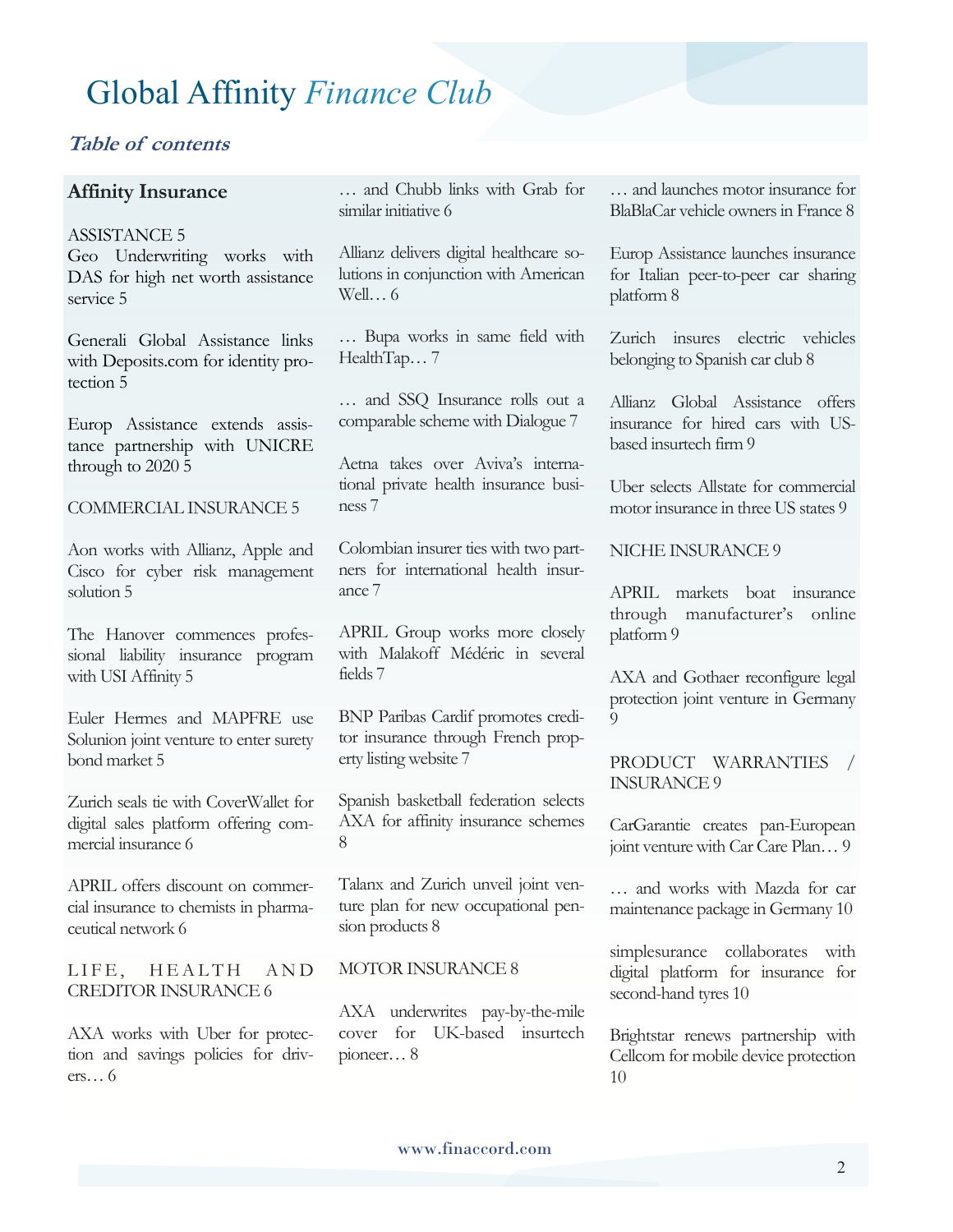#### TRAVEL INSURANCE 10

Aon Affinity sets up global travel insurance program with AIG and Expedia 10

Interhome selects ERV for travel cover 10

Collinson Group wins travel insurance mandate with Saga 10

Allianz Global Assistance secures affinity scheme with My Online Camp 10

HanseMerkur wins ticket and travel insurance deal with tourVERS… 11

… and works with HolidayCheck for comprehensive travel cover 11

GENERAL 11

MAPFRE rolls out affinity programs with two professional associations in Spain 11

Zurich allows Miles & More members to earn miles by buying insurance… 11

… and combines with insurtech startup to improve customer experience in Australian personal lines 11

Groupama and Gras Savoye earn affinity mandate with French golfing federation 12

Allianz and LV= define further their general insurance joint venture 12

#### **Bancassurance**

#### HOUSEHOLD INSURANCE 12

Deutsche Bank works with Friendsurance to strengthen household insurance offering 12

#### MOTOR INSURANCE 12

BNP Paribas Cardif extends global partnership with Volkswagen Financial Services 12

#### GENERAL 12

Banco de Brasil reconfigures bancassurance joint venture with MAPFRE 12

The Co-operators takes over full control of Cumis insurance subsidiaries 12

#### **Affinity Banking**

#### AUTOMOTIVE FINANCE 13

Ally Financial unveils new digital distribution partnerships 13

Audi Financial Services forges agreement with AutoGravity for vehicle purchases 13

Joint venture co-owned by BNP Paribas and PSA group articulates European ambitions 13

BNP Paribas Personal Finance confirmed as the sole partner for Hyundai in France 13

Crédit Agricole Consumer Finance prolongs partnership with Mazda for five more years 14

Carfinco links with LGM for automotive finance and insurance solutions in Canada 14

Orient Corporation provides backing for JA Bank's new vehicle finance product 14

COMMERCIAL BANKING 14

Wesleyan wins mandate from the Law Society of England and Wales 14

CONSUMER FINANCE 14

Crédit Agricole Consumer Finance engages with Bankia for joint venture in Spain 14

PayU ties with Kreditech for online consumer finance in India 14

Bank of China collaborates with Tencent for digital financial services for students 15

MOBILE / ONLINE PAYMENTS 15

Mastercard unveils multiple new initiatives in digital payments… 15

… spanning all global regions… 15

… and Visa follows suit through new launches in Italy and Switzerland 16

Both global payment brands seek to encourage payments via wearable devices… 16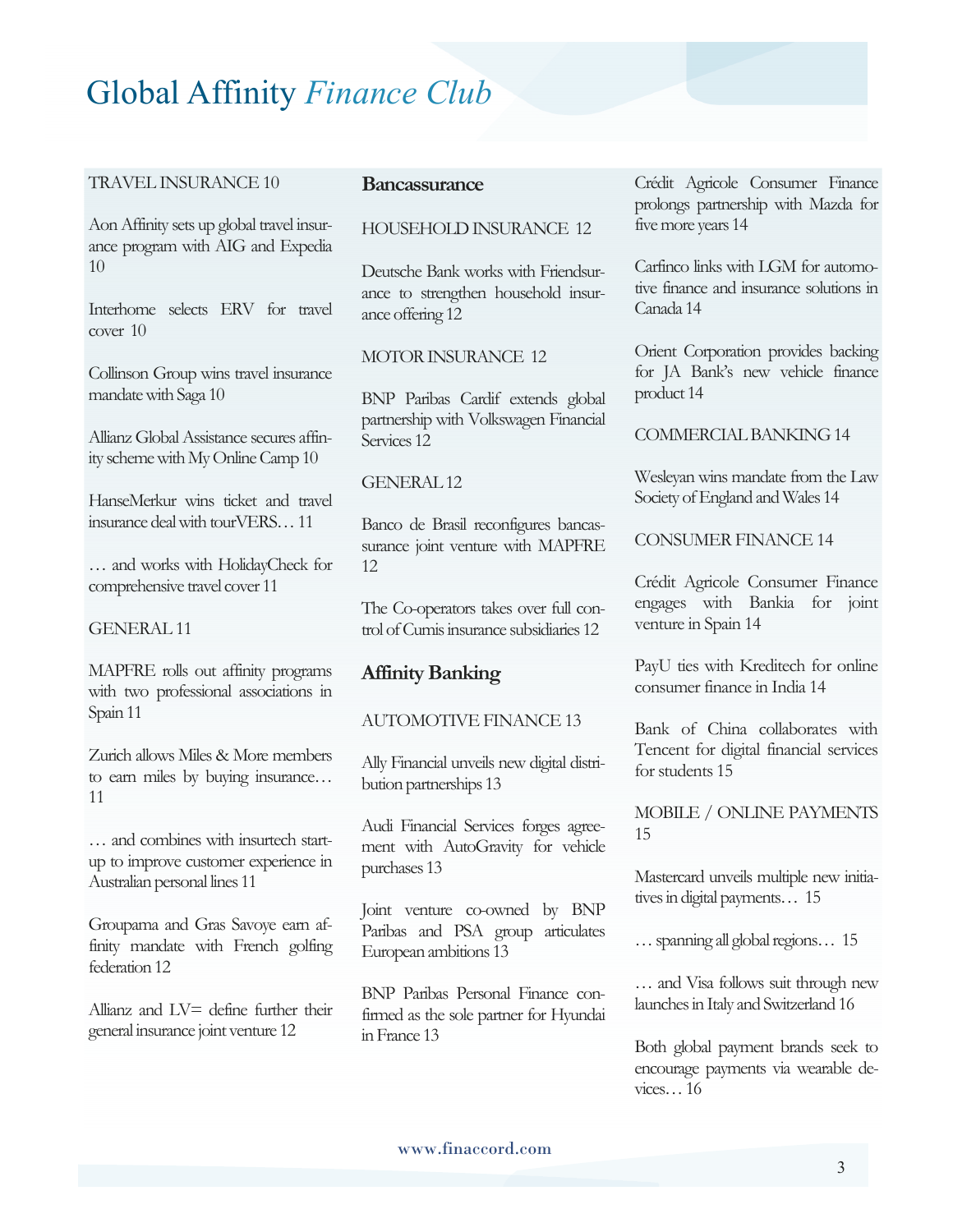#### **Table of contents**

… as do other providers targeting this fast-growing field 17

Facebook works with several payment partners through its Messenger function 17

Wirecard discloses new initiatives with Crédit Agricole and Allianz… 17

… plus others with Qatar Airways, Villeroy & Boch and two English football clubs 18

UnionPay seeks to roll out Huawei Pay mobile payments outside of China 18

Alipay works with Millennium BCP to help Chinese travellers in Portugal 18

PAYMENT CARD ISSUANCE AND ACCEPTANCE 18

JCB expands card issuing capabilities in Belarus, the Philippines and Vietnam 18

UnionPay forges several alliances to expand its global footprint 18

Discover strengthens presence in Hong Kong market by working with First Data and JCB 19

RETAILER CARDS 19

Klarna teams up with Dutch ecommerce platform to offer consumer finance via smaller retailers 19

Bass Pro Shops switches Cabela's retailer card scheme to Bank of America and Mastercard 19

Synchrony Financial works with Crate & Barrel for private-label and cobranded cards 19

Mattress1One selects TD Bank for multi-year store card program 19

#### **Finaccord country reports**

Finaccord publishes a variety of reports about the following countries: Australia; Austria; Belgium; Brazil; Canada; Chile; China; Colombia; France; Germany; India; Indonesia; Italy; Japan; Malaysia; Mexico; Netherlands; Peru; Poland; Romania; Russia; South Africa; Spain; Switzerland; Turkey; the UK; and the US.

Alternatively, to see our full list of reports organised by country, with more than 60 countries covered in total, please visit the search-by-country page of our website at www.finaccord.com/ search-by-country.htm.

#### **Recently published reports**

Automotive Finance and Leasing for Consumers in the Asia-Pacific Region

Commercial Non-Life Insurance in China: Size, Segmentation and Forecast to 2021

Commercial Non-Life Insurance in the USA: Size, Segmentation and Forecast to 2021

Consumer Automotive Financial Services in Brazil

Consumer Automotive Financial Services in Canada

Consumer Automotive Financial Services in South Africa

Creditor and Lifestyle Protection Insurance in Europe

Extended Warranties for New and Used Cars in the Asia-Pacific Region

Extended Warranties for New and Used Cars in Latin America

Global Bancassurance: Product and Partnership Strategies in Investment-Related Life Insurance and Retirement Savings of the World's Top 500 Retail Banking Groups

Global Expatriates: Size, Segmentation and Forecasts for the Worldwide Market

Home Emergency Insurance and Assistance in Europe

Manufacturer-Branded and Dealer-Intermediated Motor Insurance and Road Assistance in the Asia-Pacific Region

Mobile Metrics: Consumer Approaches to Mobile Gadget and Phone Insurance in Selected Global Markets

Prepaid Service Contracts for New and Used Vehicles in the Asia-Pacific Region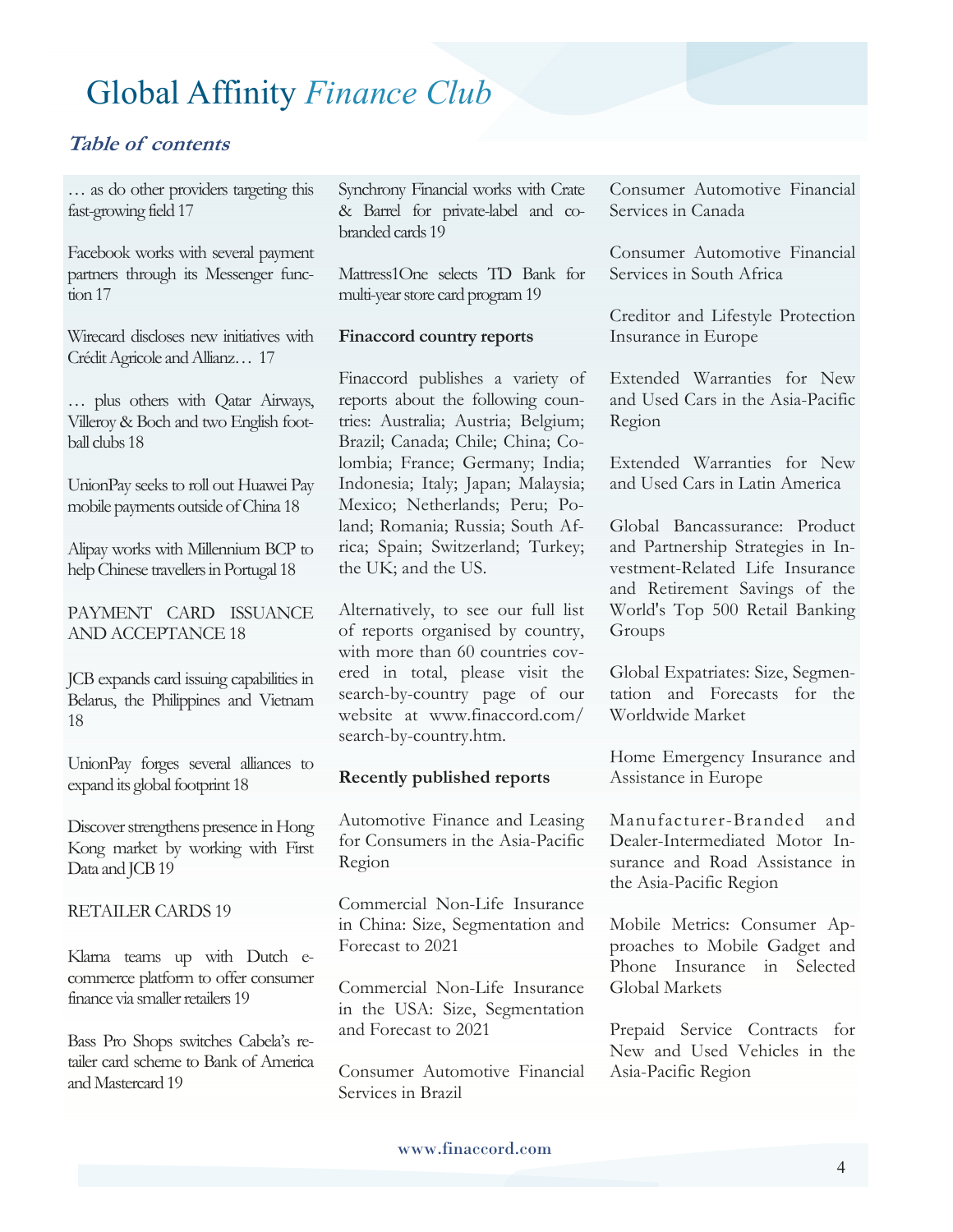

#### **Affinity Insurance News**

#### **ASSISTANCE**

#### **Geo Underwriting works with DAS for high net worth assistance service**

In the UK, Geo Underwriting (formerly Towergate Underwriting) has partnered as administrator with DAS, as underwriter, to launch an assistance product for high net worth individuals which includes a combination of cyber, home emergency and legal protection cover. The product includes access to a cyber risk analysis software platform provided by Dynarisk, a cyber security company, which assesses individual and family behaviour online to assign a 'risk score'. This score can be used both by policyholders, who are advised on how to mitigate risks, and by brokers selling the product.

#### **Generali Global Assistance links with Deposits.com for identity protection**

In the US, Generali Global Assistance has secured a contract for the provision of identity protection assistance services to the customers of Deposits.com, a company in the process of being launched that intends to assist consumers with choosing which banking products to take out. The range of services in scope includes prevention, monitoring, alerts and resolution

tools, as well as educational resources concerning best practice in identity protection, privacy protection software and credit monitoring.

#### **Europ Assistance extends assistance partnership with UNICRE through to 2020**

In Portugal, Europ Assistance has renewed its partnership with credit card issuer UNICRE through which it provides various automatically-bundled assistance services to holders of Unibanco cards, including medical, road and travel assistance. The new arrangement will continue through to 2020.

#### COMMERCIAL INSURANCE

**\_\_\_\_\_\_\_\_\_\_\_\_\_\_\_\_\_\_\_\_\_\_\_\_\_\_\_\_**

#### **Aon works with Allianz, Apple and Cisco for cyber risk management solution**

In the US, Aon has announced a new cyber risk management solution for businesses in conjunction with Allianz, Apple and Cisco. The new proposition is designed to help a wider range of organisations to better manage and protect themselves from the growing cyber risk associated with ransomware and other malware-related threats.

In this context, Aon is providing cyber resilience evaluation services through a dedicated team of professionals specialising in this field, and Allianz Global Corporate & Spe-



Affinity Insurance

#### **The Hanover commences professional liability insurance program with USI Affinity**

Also in the US, The Hanover has announced a partnership with broker USI Affinity to offer professional liability insurance to attorneys and law firms through the USI Affinity Lawyers Liability Risk Purchasing Group. The product will be known as the 'USI Affinity "Attorney's Preferred" Insurance Program', and comprises insurance solutions for individual lawyers and law firms of all sizes in the states of Connecticut, Maryland, Massachusetts, New Jersey, Virginia and West Virginia.

#### **Euler Hermes and MAPFRE use Solunion joint venture to enter surety bond market**

In Spain, Solunion, the joint venture in trade credit insurance that is coowned by Euler Hermes and MAP-FRE, has announced that it will diversify into underwriting surety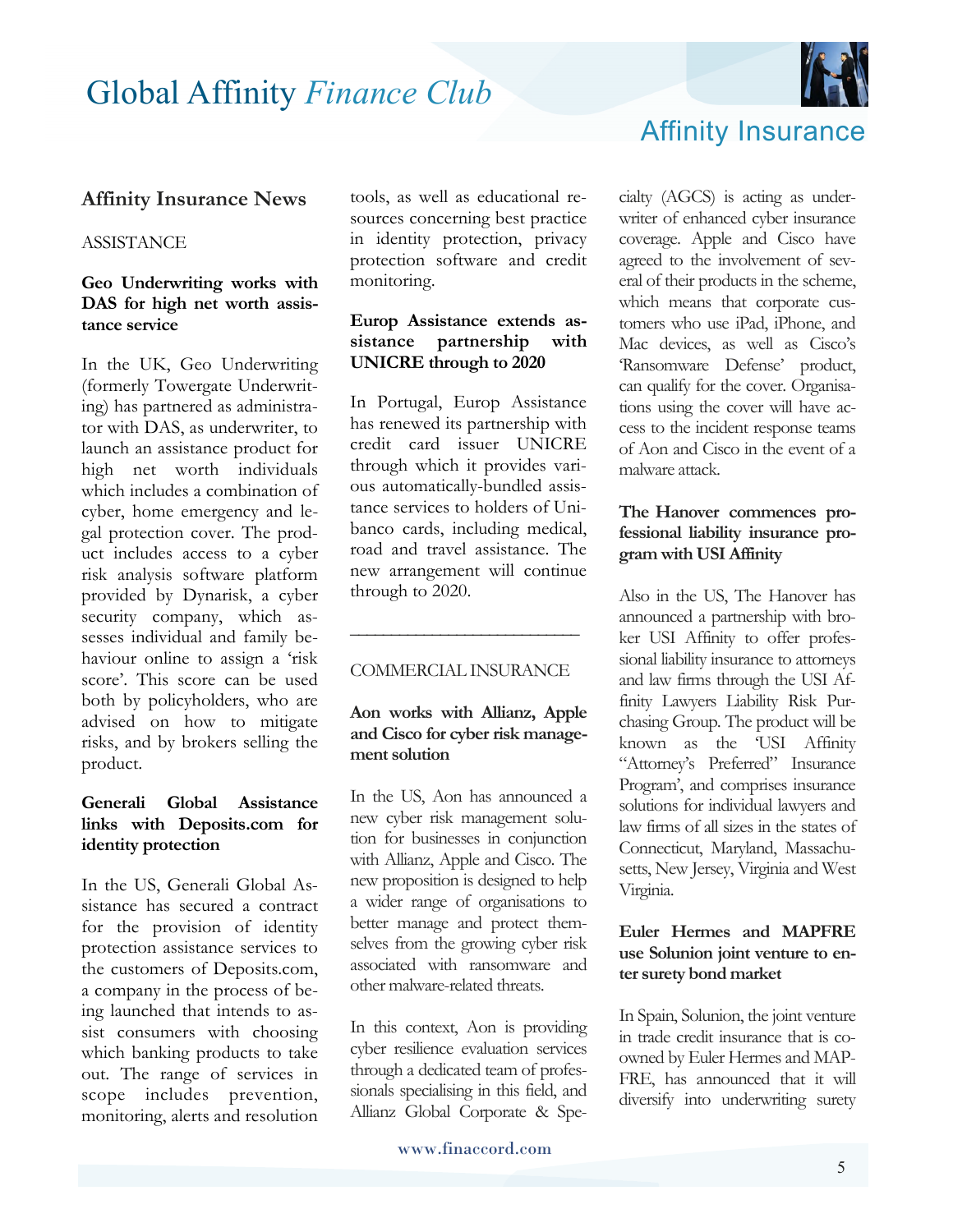

bonds. The company was launched originally in 2013 and has since expanded outside of Spain into a number of Spanish-speaking countries in Latin America including Argentina, Chile, Colombia and Mexico.

#### **Zurich seals tie with CoverWallet for digital sales platform offering commercial insurance**

Also in Spain, Zurich has begun working with the US-based insurtech pioneer CoverWallet to launch a nose-to-tail digital sales platform for commercial insurance. The platform will be hosted on www.zurichempresas.es, and allows small and medium-sized enterprises to identify and fulfil their insurance needs in rapid time and entirely online. Once a policy has been bought, it is managed either through the 'MiZurich' mobile app or the insurer's website. The scheme will be rolled out in Spain in its initial stages, although the two partners intend to introduce it to other European countries in future, working together in this field on an exclusive basis.

#### **APRIL offers discount on commercial insurance to chemists in pharmaceutical network**

In France, APRIL Enterprise Solutions, a subsidiary of the APRIL Group, has begun working with the pharmaceutical firm Sterling Pharma to improve the latter's ecommerce services through its 'Conseil Santé' app. The app allows chemists in Sterling Pharma's network to receive prescriptions online and to prepare customers' orders in advance so that they can be made available through a click-and-collect system, and also facilitates the dispatch of promotions and personalised health advice to smartphone users. As a part of the arrangement, APRIL will also offer a 10% discount on multi-risk and professional indemnity insurance for employees of Sterling Pharma, as well as six months' free use of 'Conseil Santé'.

#### LIFE, HEALTH AND CREDITOR INSURANCE

**\_\_\_\_\_\_\_\_\_\_\_\_\_\_\_\_\_\_\_\_\_\_\_\_\_\_\_\_** 

#### **AXA works with Uber for protection and savings policies for drivers…**

As part of a regional initiative, AXA has announced the launch of the 'Partner Protection' product, which makes available a range of covers including accident, injury, illness and paternity benefits for Uber drivers and couriers based in Europe. The policy is funded by Uber at no cost to all eligible drivers and couriers, and is valid regardless of whether the driver or courier is using the Uber app.

At the same time, AXA has also signed a memorandum of understanding with Uber to develop further protection policies for the latter's workers. The aim is to develop an online platform that will make additional covers available for Uber

## Affinity Insurance

drivers and couriers. These could include injury protection, income protection, family protection, health, and retirement and savings policies.

#### **… and Chubb links with Grab for similar initiative**

In a comparable initiative in southeast Asia, Grab, an on-demand transportation and fintech platform, has appointed Chubb to offer insurance solutions for its drivers. Initial products include accident, hospitalisation and income protection policies, all of which are accessible to Grab's 2.6 million self-employed drivers. Furthermore, telematics and other data harvested from Grab's platform will be used for development of further insurance products. The partnership was announced as part of the launch of Grab Financial, a fintech platform available to drivers registered on the Grab system that focuses on payment and loyalty services. Grab has also stated that the agreement with Chubb is an extension of its long-term commitment to improve driver welfare.

#### **Allianz delivers digital healthcare solutions in conjunction with American Well…**

Across the globe, a number of insurers have been exploring initiatives within the field of digital and mobile healthcare. Firstly, in the US, Allianz has partnered with American Well, a tele-health platform, to create healthcare products for American Well's customers. As part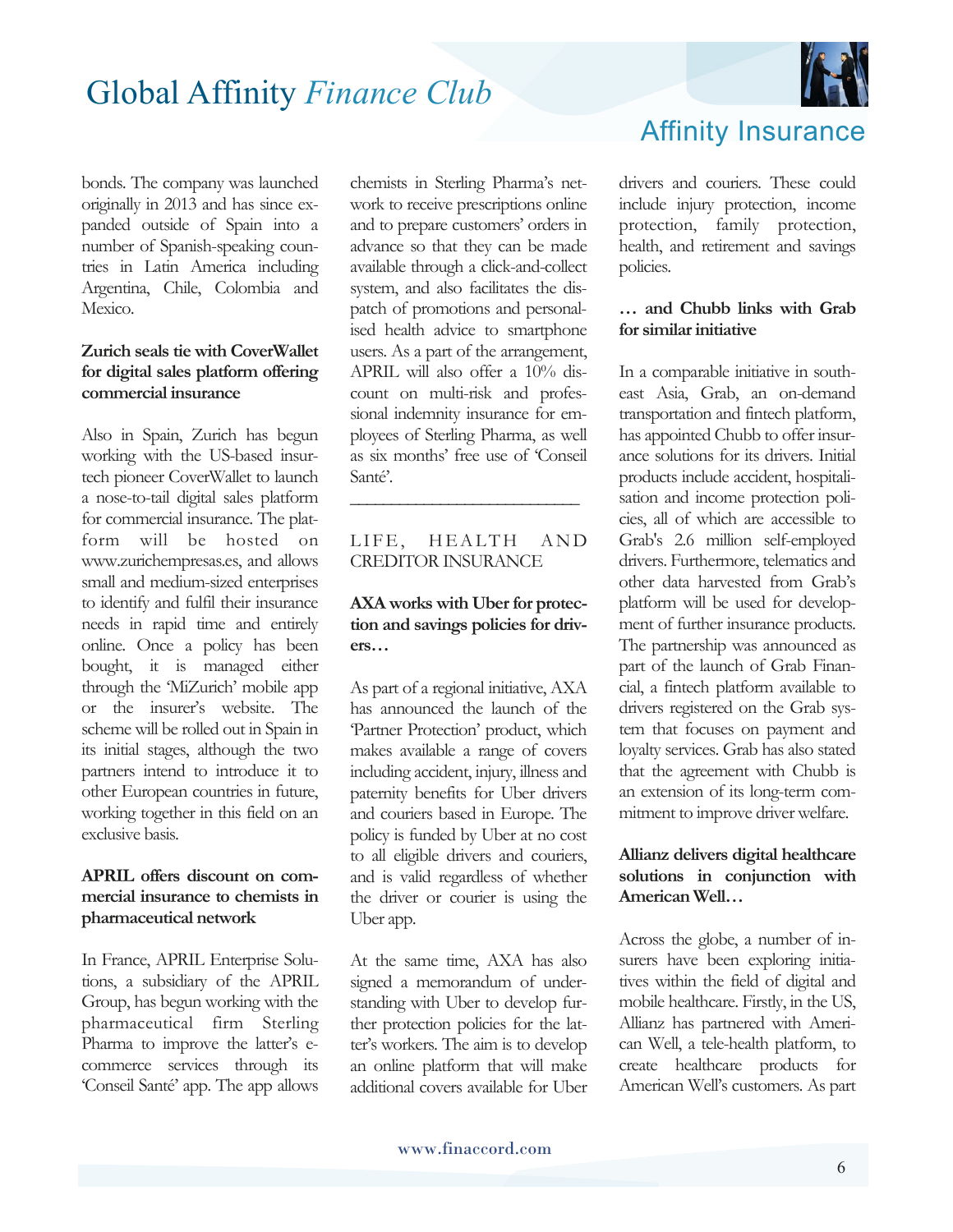

of this arrangement, Allianz has invested USD 59.2 million in American Well, and the two companies will work with local healthcare stakeholders to develop digitally-driven health services such as the use of wearable sensors, remote monitoring and virtual visits on a global level.

#### **… Bupa works in same field with HealthTap…**

In an analogous agreement, Bupa has announced a strategic partnership with HealthTap, a digital healthcare provider, through which the two companies will combine for digital healthcare provision on a global basis. The two partners have already been co-operating by making use of HealthTap's apps and systems to allow Bupa customers to find Bupa-accredited local doctors, to schedule appointments and to connect with medical professionals by video chat.

At a more local level, HealthTap has also agreed to work with Quality Healthcare, a private healthcare service in Hong Kong, to jointly promulgate the companies' services within the territory. The partnership initially involves the introduction of a mobile app that enables insured users to book appointments online, in addition to providing health information and services. Further plans to develop electronic payment systems and digital records of personalised medical information are in the pipeline.

#### **… and SSQ Insurance rolls out a comparable scheme with Dialogue**

In Canada, SSQ Insurance has chosen Dialogue, a virtual platform specialising in employee healthcare services, to provide its staff members and policyholders with instant access to professional healthcare services including video consultations with doctors and online consultation with nurses, as well as referrals to specialists and prescription services.

#### **Aetna takes over Aviva's international private health insurance business**

Aetna has announced that it will take over Aviva's international private medical insurance (IPMI) business, allowing the latter to focus on its domestic UK health insurance business. Aviva has stopped providing new international policies and existing customers whose policies are due for renewal will be offered Aetna's international policies instead.

#### **Colombian insurer ties with two partners for international health insurance**

In Colombia, local insurer Seguros Bolívar has begun selling a range of international health insurance policies in partnership with both Blue Cross Blue Shield Global and Bupa Global. The available coverage includes both in-hospital and outpatient care, mental and holistic Affinity Insurance

therapy, emergency evacuation, organ transplants and rehabilitation, as well as treatment for cancer and other critical illnesses.

#### **APRIL Group works more closely with Malakoff Médéric in several fields**

In France, APRIL Group and Malakoff Médéric have ratified a mutually beneficial agreement that will allow them to capitalise on their respective distribution networks. Malakoff Médéric will offer its creditor and personal accident insurance through APRIL's online sales platforms, and will employ APRIL's subsidiary CETIM to manage certain health and group protection schemes. In return, APRIL will use Malakoff Médéric's subsidiary VIAMEDIS as a thirdparty payer for its own insurance customers. The agreement will see Malakoff Médéric reinforcing its position as a reinsurer for APRIL.

#### **BNP Paribas Cardif promotes creditor insurance through French property listing website**

Also in France, BNP Paribas Cardif has agreed to distribute its creditor insurance products via SeLoger, a property listing website that reports over 30 million visits per month. The partnership means that users of SeLoger can identify the mortgagerelated creditor cover that is best suited to their needs while browsing the site and can proceed to either call an advisor for further information or subscribe online.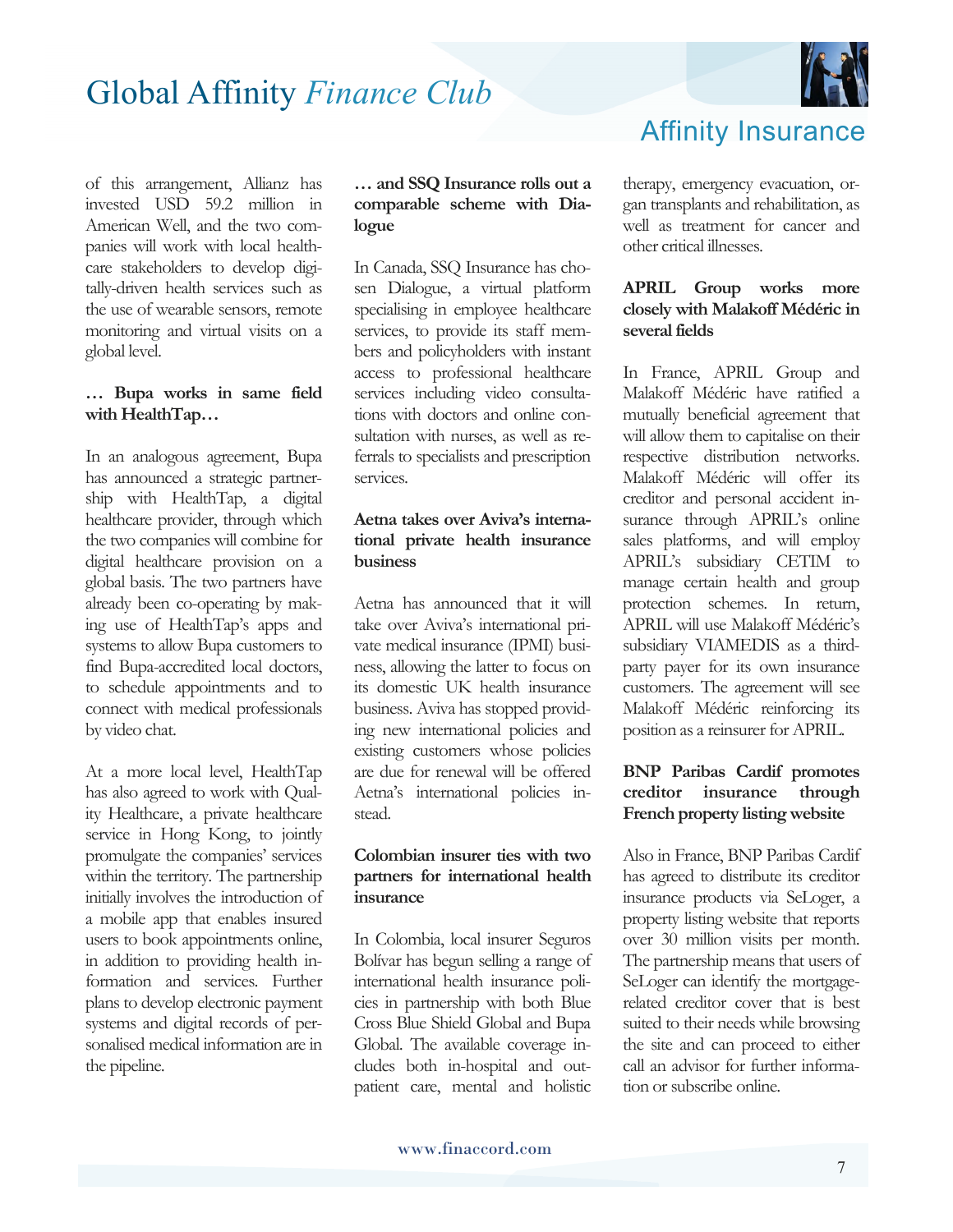

In Spain, AXA has agreed to continue working with the Federación Española de Baloncesto (the country's professional basketball federation) to provide its members with protection life insurance in case of death or incapacity, plus a range of health and dental insurance policies. Other policies offered through this scheme include savings and investment contracts to help professional basketball players to prepare for the end of their professional career.

#### **Talanx and Zurich unveil joint venture plan for new occupational pension products**

In Germany, insurance groups Talanx and Zurich have announced that they intend to co-operate in the field of company pensions by forming a consortium provisionally named Die Deutsche Betriebsrente. Both companies believe that they possess substantial and complementary expertise in selling and managing occupational pension products, thereby meaning that they can combine to good effect in this space. Die Deutsche Betriebsrente, which is pending regulatory approval, will focus on pension products linked to the performance of security markets so that customers benefit from returns that are potentially higher than those usually available from traditional pension products. The initiative is inspired in part by the entry into law of Germany's

Occupational Pensions Act ('Betriebsrentenstärkungsgesetz') at the start of 2018, paving the way for collective bargaining partners – namely trade unions and employers' organizations – to provide employees with new pension solutions.

**\_\_\_\_\_\_\_\_\_\_\_\_\_\_\_\_\_\_\_\_\_\_\_\_\_\_\_\_**

#### MOTOR INSURANCE

#### **AXA underwrites pay-by-themile cover for UK-based insurtech pioneer…**

In the UK, AXA has tied with By Miles, an insurtech company, to launch a motor insurance product that is aimed at motorists who drive infrequently and under 7,000 miles a year. The policy features a fixed annual cost to cover the car when it is parked, plus a payment for any miles driven each month. All policies include no claims bonus protection at no extra cost, with access to driving and car care tools via the company's app. Journeys are measured using a black box device and drivers are able to access the cost of each trip made through a smartphone app.

#### **… and launches motor insurance for BlaBlaCar vehicle owners in France**

Meanwhile, in France, AXA has launched 'BlaBlaSure' as a new annual car insurance policy for members of BlaBlaCar, a ridesharing service, who own a vehicle registered in France. This online policy can be taken out rapidly and



#### Affinity Insurance

with different cover options available. It is intended that this insurance will be made available to BlaBlaCar members in other European countries in the future.

#### **Europ Assistance launches insurance for Italian peer-to-peer car sharing platform**

In a comparable initiative in Italy, Europ Assistance has begun offering insurance to customers of GetMyCar, a company owned by car parking network ParkinGO that operates a peer-to-peer car sharing platform. The policies cover the whole period for which the car is shared and include comprehensive protection, cover for both theft and damage due to natural events and vandalism, plus legal assistance.

#### **Zurich insures electric vehicles belonging to Spanish car club**

In Spain, Zurich has announced that it has begun insuring a fleet of around 500 telematics-enabled electric vehicles belonging to the ZITY car club which is co-owned by Ferrovial Servicios and Renault. The telematics features make it possible to not only generate data pertaining to how the vehicle is being driven, but also about its location and the driver in the event of accident or theft. ZITY cars can be rented by the minute via an app available from both Apple Store and Google Play.

At the time of launch, the cars may be used only in the city and suburbs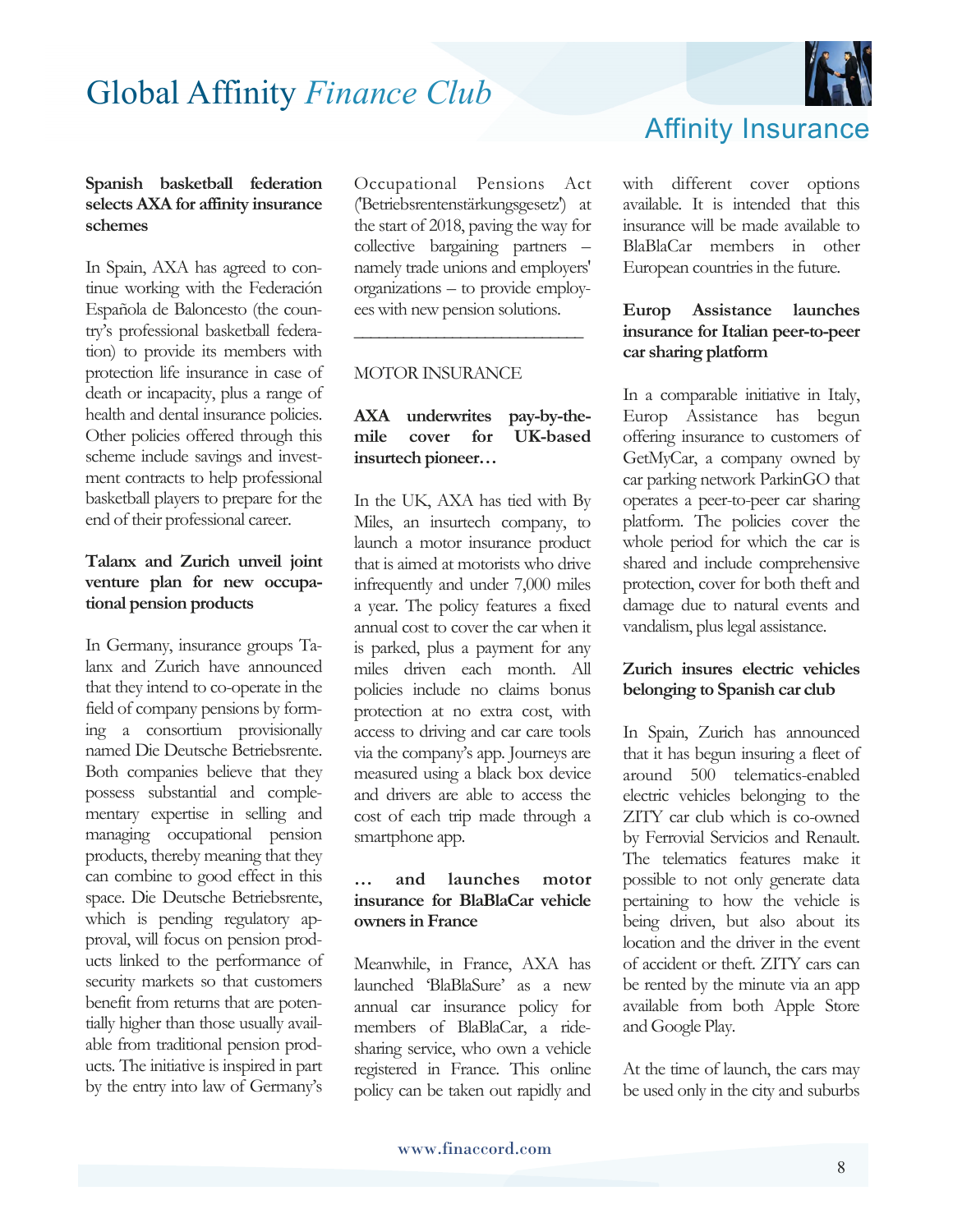

of Madrid, although expansion to other parts of Spain is possible in future. The partnership is driven by Zurich's belief that car clubs and other forms of car sharing will grow rapidly in future years to the point that by 2030, one in every three kilometres driven in Europe will be via such means, with 55% of trips taken using electric vehicles.

#### **Allianz Global Assistance offers insurance for hired cars with USbased insurtech firm**

In the US, Allianz Global Assistance has partnered with Pablow, an insurtech company focused on providing insurance to drivers of rented cars, thereby allowing them to avoid having to take out car rental firms' own insurance cover. These damage and theft protection policies are sold through P'teet, a dedicated online brand operated by Pablow. This partnership follows an existing partnership between the two entities in Australia, where Pablow operates both a car rental comparison site and car rental insurance site. Allianz believes that the value of the car rental insurance market in the US is in the region of USD 28 billion, with around 70 million customers making around 110 million reservations in 2016.

#### **Uber selects Allstate for commercial motor insurance in three US states**

Also in the US, Allstate has agreed to insure Uber drivers and

passengers by providing commercial motor (auto) coverage in the states of Illinois, New Jersey and Wisconsin. Coverage begins from when a driver turns on the Uber app to begin accepting rides to the point that he or she drops off customers at their destination.

**\_\_\_\_\_\_\_\_\_\_\_\_\_\_\_\_\_\_\_\_\_\_\_\_\_\_\_\_**

#### NICHE INSURANCE

#### **APRIL markets boat insurance through manufacturer's online platform**

In France, APRIL Marine, a subsidiary of APRIL Group specialising in yacht insurance, has been chosen as insurance provider for customers of motor boat and sail manufacturer Bénéteau. APRIL's policies will be made available through Band of Boats, Bénéteau's new online brand for the purchase, sale and hire of boats. Users of the site can obtain an insurance quotation from APRIL Marine for any of the boats sold on the platform, and acquisition of cover can be completed online.

#### **AXA and Gothaer reconfigure legal protection joint venture in Germany**

In Germany, AXA and Gothaer have bought out the four minority shareholders that formerly held stakes in ROLAND Rechtsschutz, a company which specialises in legal protection cover, thereby converting it from a joint venture co-owned by six entities to one co-

### Affinity Insurance

owned by two. The minority shareholders being bought out are Barmenia Kranken, Basler, B r a u n s c h w e i g Beteiligungsgesellschaft and Feuersozietät Berlin Brandenburg Versicherung albeit the former two entities will continue to act as distribution partners for ROLAND. With a market share of more than 10% of the German legal protection insurance market, ROLAND Rechtsschutz is the third-ranked competitor in this sector with gross premiums of EUR 428.6 million in 2016.

#### PRODUCT WARRANTIES / INSURANCE

**\_\_\_\_\_\_\_\_\_\_\_\_\_\_\_\_\_\_\_\_\_\_\_\_\_\_\_\_**

#### **CarGarantie creates pan-European joint venture with Car Care Plan…**

As part of a pan-European venture, vehicle warranty specialists CarGarantie and Car Care Plan have announced the creation of a joint venture named International Warranty Solutions (IWS). It is intended that IWS will focus on distributors that operate internationally, such as car manufacturers, and will involve the companies pooling their combined networks of over 24,000 dealers and 48 manufacturer brands across 27 countries in Europe.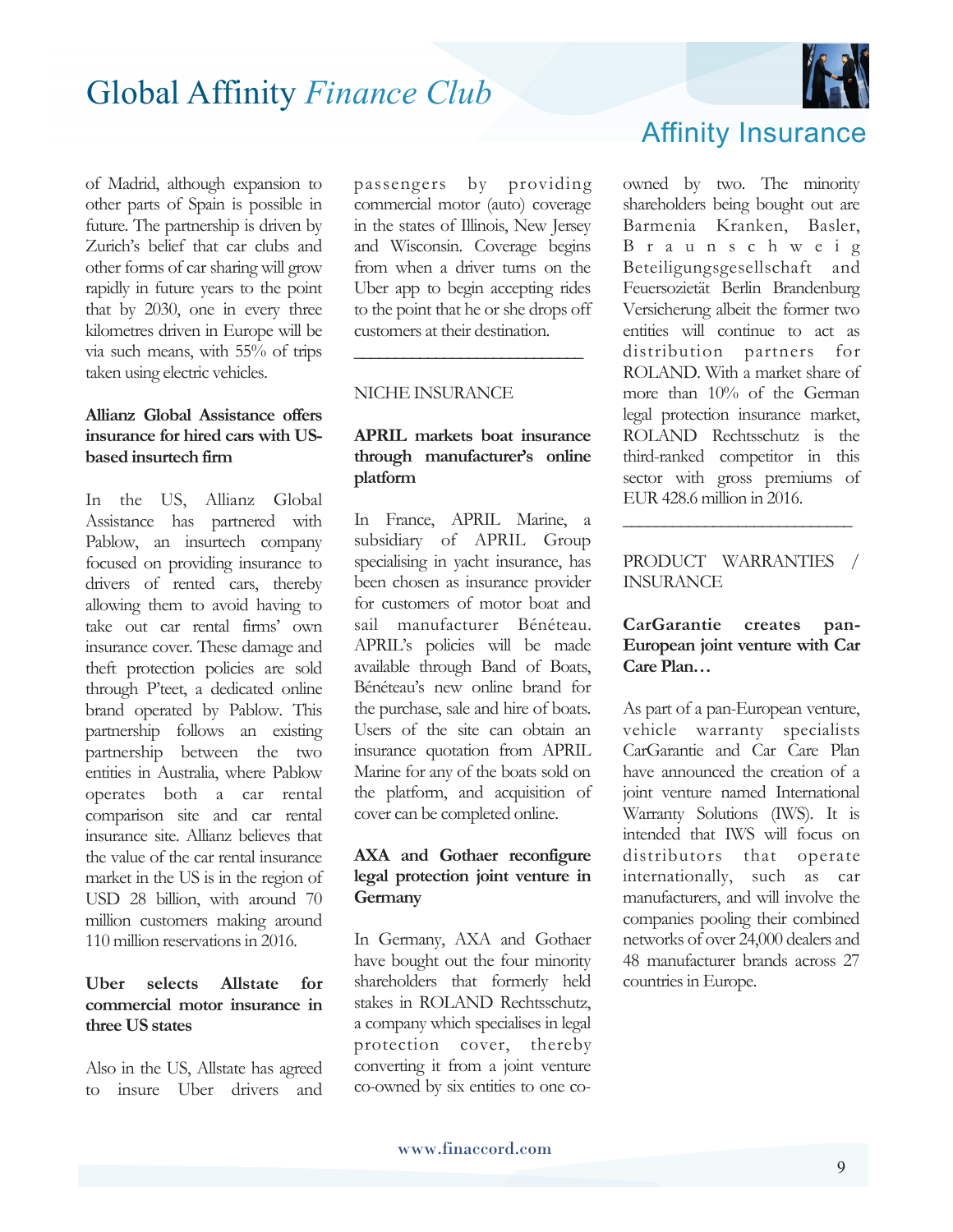

#### **… and works with Mazda for car maintenance package in Germany**

In Germany, and in another initiative involving Car Garantie, Mazda has started offering its customers a new maintenance package called 'Mazda Care'. Administered by Car Garantie, the plan includes all scheduled maintenance work and applies to new cars, demonstration cars, day registrations and used cars until the first scheduled maintenance. Runtime and mileage can be flexibly adapted to customers' needs, with terms of one to five years and annual mileages of up to 70,000 kilometres. Original Mazda parts are being used for all work involved.

#### **simplesurance collaborates with digital platform for insurance for second-hand tyres**

Also in Germany, online product insurance specialist simplesurance has agreed to begin working with Orbix, an online marketing platform for used wheels and tyres, to sell insurance for second-hand tyres. Insured tyres can be covered for up to four years from the date of their manufacture and up to a residual tread depth of more than four millimetres. Customers will be given the option of purchasing the policy when they are checking out their shopping cart on the Orbix website. The online shop automatically recognises the price of the tyres and offers an insurance premium that is pegged to it. In

addition, the service also comprises an online claims reporting facility.

#### **Brightstar renews partnership with Cellcom for mobile device protection**

In the US, Brightstar has reported a multi-year extension of its partnership with mobile network operator Cellcom for device protection insurance. The renewal means that Brightstar will continue offering a full range of device protection services to Cellcom's customers that includes cover for loss, theft and accidental damage to handsets, as well as warranty cover for technical failure.

#### TRAVEL INSURANCE

#### **Aon Affinity sets up global travel insurance program with AIG and Expedia**

 **\_\_\_\_\_\_\_\_\_\_\_\_\_\_\_\_\_\_\_\_\_\_\_\_\_\_\_\_**

AIG has announced a global partnership with Expedia whereby it will offer travel insurance to customers of its partner's Cheaptickets, Expedia.com, Orbitz and Travelocity brands. Already launched in the US, the partnership will be expanded to the same brands globally and will also include ebookers.com, lastminute.com.au, lastminute.co.nz, Wotif.com and Wotif.co.nz. Aon Affinity, which has worked with Expedia for travel insurance services for 15 years, is acting as intermediary and administrator of this program.

#### **Interhome selects ERV for travel cover**

In a new partnership initially set to last three years, the Germany-based branch of insurer ERV will provide travel insurance products to customers of Interhome, an international company that manages holiday apartments and houses across over 30 countries.

#### **Collinson Group wins travel insurance mandate with Saga**

In the UK, Saga, a travel and financial services group for people aged over 50, has chosen Collinson Group as its partner for travel insurance. By means of this arrangement, Collinson will provide both stand-alone policies and cover packaged with Saga holidays, in addition to managing insurance for Saga's luxury travel subsidiary, Titan Travel.

#### **Allianz Global Assistance secures affinity scheme with My Online Camp**

In the US, Allianz Global Assistance has unveiled a partnership with My Online Camp, an event provider that serves coaches, athletic departments and camp operators by providing marketing and registration services for sports camps and other youthtargeted events. Through this arrangement, Allianz Global Assistance will offer insurance to cover registration fees in the event of cancellation, illness and lost or delayed baggage. Policyholders can also opt for an add-on that will qualify them for assistance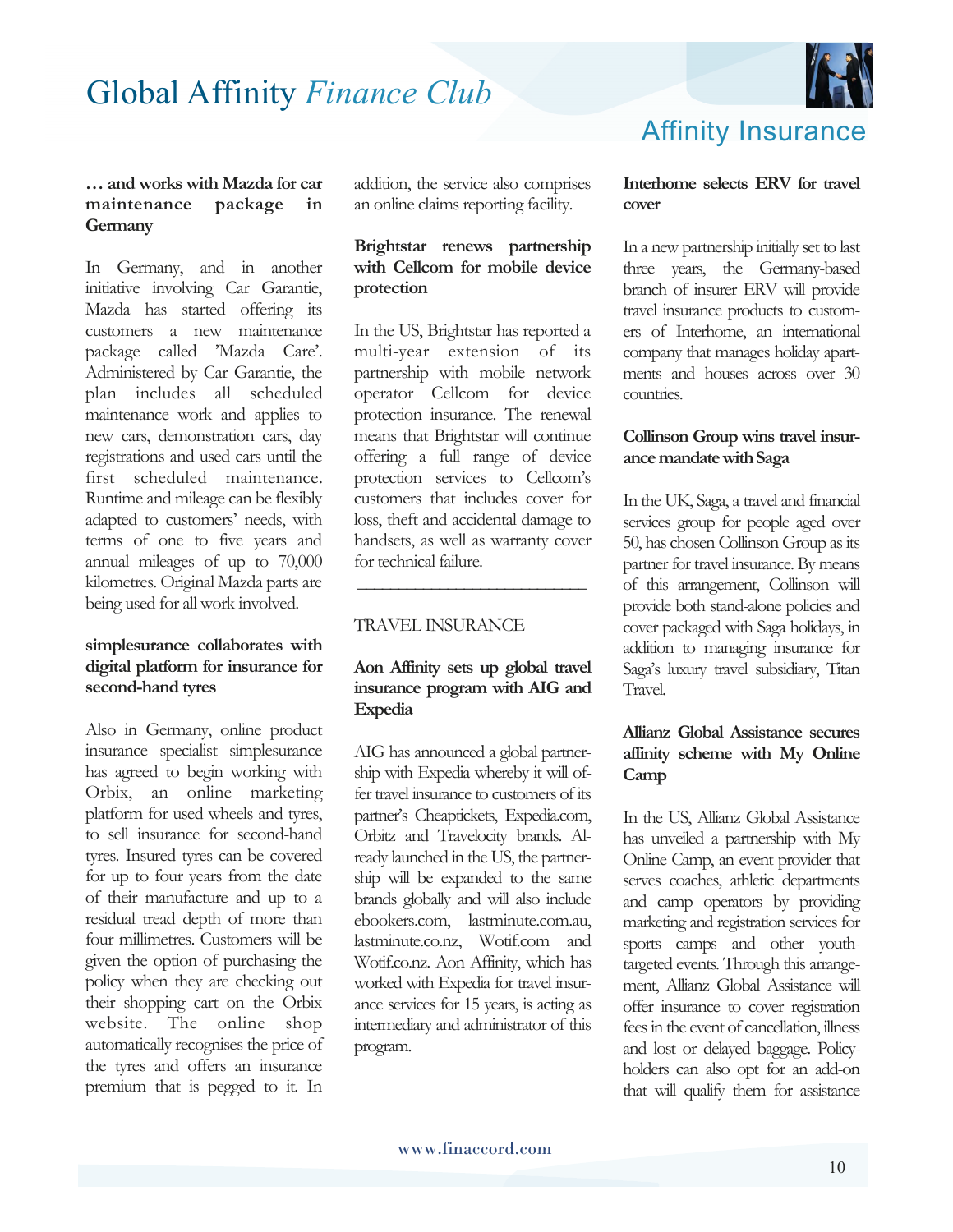

services, such as locating appropriate healthcare facilities in the event of a medical emergency. The companies reported that My Online Camp manages registration for over 17,500 events in the US each year.

#### **HanseMerkur wins ticket and travel insurance deal with tourVERS...**

In Germany, HanseMerkur has agreed to underwrite ticket and travel insurance products for attendees of the Oberammergauer Passion Play 2020 via its trading agent tourVERS. Policies on offer include cover for inability to attend and baggage protection as well as repatriation and health insurance for non-German visitors.

#### **… and works with HolidayCheck for comprehensive travel cover**

Moreover, HanseMerkur has also announced a new three-year partnership with online travel booking specialist HolidayCheck offering comprehensive travel cover to its customers in Austria, Germany and Switzerland.

**\_\_\_\_\_\_\_\_\_\_\_\_\_\_\_\_\_\_\_\_\_\_\_\_\_\_\_\_**

#### **GENERAL**

#### **MAPFRE rolls out affinity programs with two professional associations in Spain**

In Spain, MAPFRE has concluded an affinity agreement with the Consejo General de Graduados Sociales, a professional association representing legal and economic advisers specialising in labour relations, business economics, human resources and the prevention of occupational hazards. By means of this tie, members of the association will be able to access both personal and commercial insurance policies underwritten by MAPFRE on preferential terms. In total, the association has more than 22,000 individual members who belong to 43 regional colleges that fall under the purview of the association.

Also in Spain, Zurich has disclosed that it is linking with the Federación Nacional de Trabajadores Autónomos (a trade association representing around 200,000 self-employed individuals) in order to obtain personalised advice and preferential conditions at a nationwide level for various types of insurance including accident, commercial, general liability and motor policies. This follows on from a similar agreement that Zurich concluded in 2017 with the association's branch in the province of Andalusia and that has produced positive results. In total, Zurich has a portfolio of around 84,000 small and medium-sized business customers in Spain.

#### **Zurich allows Miles & More members to earn miles by buying insurance…**

Meanwhile, in Germany, Zurich has announced that it has begun cooperating with the Miles & More frequent flyer loyalty scheme. As a consequence of the partnership, members of the Miles & More program can earn additional miles through the platform when purchasing accident, household, legal protection and per-

## Affinity Insurance

sonal liability insurance policies underwritten by Zurich. As with miles earned through other program partners, which number over 300 in total, these can then be redeemed in multiple ways worldwide to obtain discounted products and services.

#### **… and combines with insurtech start-up to improve customer experience in Australian personal lines**

Outside of Europe, Zurich has joined forces with the Australia-based insurtech start-up Blue Zebra to launch a digitally-enabled, end-to-end personal lines insurance platform targeted at brokers with a focus on home, landlord and motor policies. The initiative has been inspired in part by the two partners' belief that there is a gap in the Australian personal lines sector for a proposition based around personalised advice, a concept that has retreated in recent years in the wake of growth in direct sales.

Blue Zebra, which is an underwriting agency, considers that it will be able to compete effectively against traditional insurers that are burdened by legacy product-based models and systems that have significant limitations when it comes to optimising customer service. Its platform includes an advanced technology-enabled claims experience that ensures that claims are paid quickly, with clear and timely communication to brokers and their customers.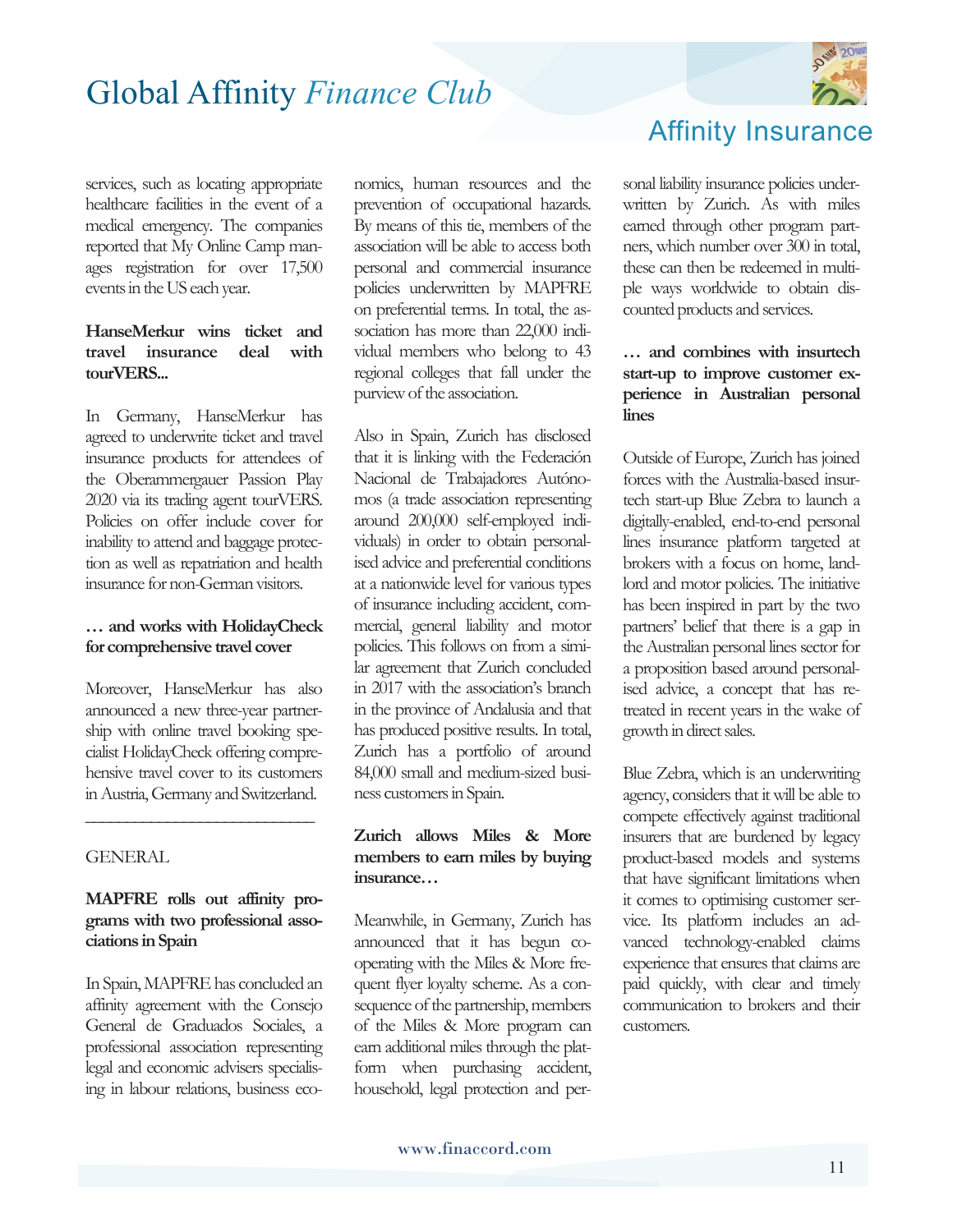

#### **Groupama and Gras Savoye earn affinity mandate with French golfing federation**

In France, Groupama and Gras Savoye have been appointed respectively as underwriter and broker for an insurance scheme for the Fédération Française de Golf. By means of this arrangement, all golfers who are members of the federation are being offered liability and individual accident insurance, plus discounts on a range of other insurance products.

#### **Allianz and LV= define further their general insurance joint venture**

As part of a strategic partnership, Allianz and LV= have announced updated plans to transfer their respective personal and commercial portfolios. Allianz's personal home and motor portfolios will be transferred to LV=GI, a joint venture in which Allianz has a 49% stake while LV='s commercial insurance portfolio will be transferred entirely to Allianz. It is anticipated that the transfers will start in the second half of 2018.

#### **Bancassurance**

#### HOUSEHOLD INSURANCE

**\_\_\_\_\_\_\_\_\_\_\_\_\_\_\_\_\_\_\_\_\_\_\_\_\_\_\_\_**

#### **Deutsche Bank works with Friendsurance to strengthen household insurance offering**

In Germany, Deutsche Bank has begun building a strategic partnership with the Berlin-based peer-to-peer

insurance specialist Friendsurance, with the aim of strengthening its household insurance offering. The agreement will see the development of a digital 'insurance manager' function to complement traditional bank services offering clients a convenient way to manage their property insurance needs. This function enables clients to learn about and take out new policies both quickly and securely, also allowing them to see all their insurance policies together with key details such as notice periods, coverage and claims history. It will also be possible for clients to manage their insurance policies online, to compare policies and conditions and, if necessary, to change insurer or take out a new policy.

#### MOTOR INSURANCE

#### **BNP Paribas Cardif extends global partnership with Volkswagen Financial Services**

**\_\_\_\_\_\_\_\_\_\_\_\_\_\_\_\_\_\_\_\_\_\_\_\_\_\_\_\_**

BNP Paribas Cardif and Volkswagen Financial Services have announced the signing of a global partnership to extend a relationship that was established originally in 2001. This partnership already covers 2 million creditor and GAP insurance contracts related to vehicle finance and, with the renewal, will come into force across 16 countries in Europe and Latin America.

**\_\_\_\_\_\_\_\_\_\_\_\_\_\_\_\_\_\_\_\_\_\_\_\_\_\_\_\_**

## **Bancassurance**

#### GENERAL

#### **Banco de Brasil reconfigures bancassurance joint venture with MAPFRE**

In Brazil, Banco do Brasil and MAP-FRE have communicated further information in respect of the future development of their BB MAPFRE insurance joint venture that was set up in 2011 and that secured premiums of around EUR 4 billion (equivalent to a market share of 16.6%) in 2017. Specifically, MAPFRE will become the legal owner of 100% of total business produced by the agency network and of motor and large commercial risk business generated by the banking channel. Previously, its share had been 50%. However, its share of agricultural business and life insurance will remain 25% and its share will also stay at that level for household policies sold through the banking channel. Moreover, for the types of business underwritten by the joint venture, the bank will remain an exclusive agent.

#### **The Co-operators takes over full control of Cumis insurance subsidiaries**

In Canada, The Co-operators has announced a change in its partnership with the Central 1 Credit Union, whereby the latter will remove its ownership interest in the insurance group CUMIS which it has co-owned with The Co-operators since 2009. The change means that both the life and non-life insurance subsidiaries of Cumis will become fully-owned subsidiaries of The Co-operators.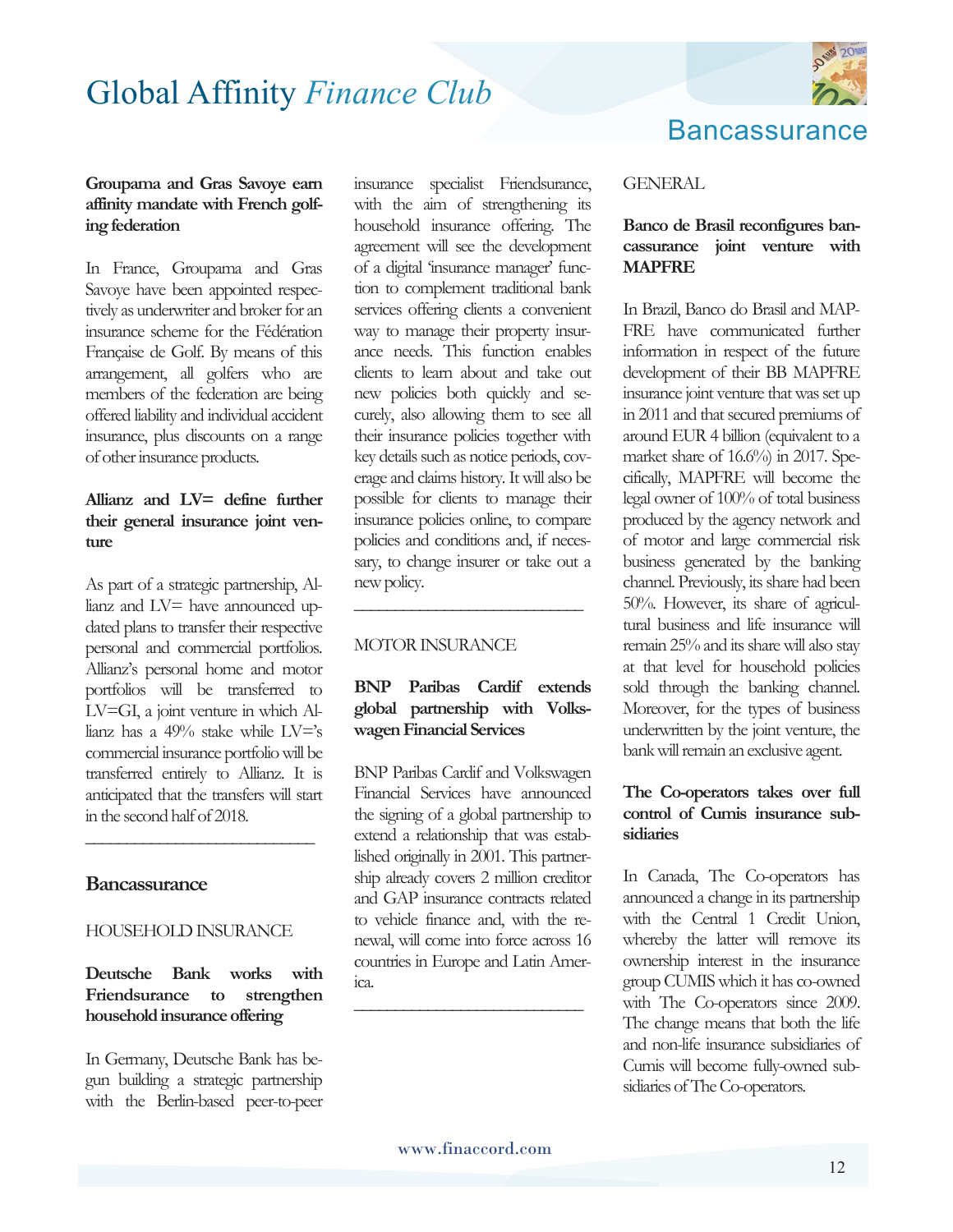#### **Affinity Banking**

#### AUTOMOTIVE FINANCE

#### **Ally Financial unveils new digital distribution partnerships**

In the US, Ally Financial has entered into two new relationships with online providers of automotive finance. First, it has agreed to work with Mobiliti on a suite of financing options for both consumers and dealers. Mobiliti is an app-based monthly subscription service that connects drivers who want flexible financing with dealers, and includes a vehicle complete with maintenance, warranty, insurance and roadside assistance. For consumers who wish to purchase or lease the vehicle at the end of the subscription period, Mobiliti will offer them the opportunity to connect with finance providers through Ally's digital financing platform Clearlane. In addition, Ally fleet financing will be made available to qualified dealers who use Mobiliti's vehicle subscription services, along with an option to re-market returned vehicles using Ally's wholesale digital auction site, SmartAuction.

Secondly, Ally has also become the preferred finance company for Drive Motors, which provides e-commerce services to vehicle dealerships and claims to facilitate over 1,000 vehicle sales per month nationwide. Dealers using Drive Motors can now submit consumer finance applications directly to Ally Financial. Meanwhile, aside from its new digital distribution links, Ally has also signed an agreement with Sonic Automotive, a vehicle re-

tailing group in the US, to provide extended warranties and GAP cover for the group's pre-owned vehicle dealerships in Colorado and Texas, which trade under the EchoPark name.

#### **Audi Financial Services forges agreement with AutoGravity for vehicle purchases**

Still in the realm of online and mobile partnerships for the distribution of automotive finance, Audi Financial Services has agreed to work with AutoGravity, a US-based vehicle purchasing app. The AutoGravity platform, which connects users to dealers and lenders for the purpose of acquiring vehicles, is including Audi Financial Services among its financing options. Consumers will be able to choose from loan and lease contracts provided by Audi Financial Services, and will also be able to consider new and used Audi models for purchase. It is intended that the partnership will help Audi dealerships to broaden both their customer base and distribution network.

#### **Joint venture co-owned by BNP Paribas and PSA group articulates European ambitions**

As reported in an earlier edition of this newsletter, PSA group (the owner of the Citroën, Opel, Peugeot and Vauxhall vehicle brands) and BNP Paribas had come together to acquire the automotive finance operations of Opel (in Europe) and Vauxhall (in the UK).



The partners have stated subsequently that the joint venture, known as Opel Vauxhall Finance, aims to finance a third of Opel vehicles by 2020, and to drive up to 25% growth in sales of Opel LCVs by the same year. To encourage sales, Opel Vauxhall Finance will offer full-service leasing for fleet customers in Germany through Opel Bank, and will develop B2B finance in countries including Austria, France, Italy and the UK. It will also expand its geographical presence, notably in Spain, with the long-term goal of being active in 90% of European markets in which Opel and Vauxhall vehicles are sold.

Another priority for the company will be to introduce packages that combine leasing, insurance and service products, with the goal of increasing customer loyalty. While such packages are already available in some countries, the objective is to launch them across all markets served by Opel Vauxhall Finance.

#### **BNP Paribas Personal Finance confirmed as the sole partner for Hyundai in France**

In France, BNP Paribas Personal Finance has announced that it will become the exclusive automotive finance provider for Hyundai's customers and dealers. In particular, dealers will be able to manage their inventory via wholesale financing solutions developed by BNP Paribas Personal Finance.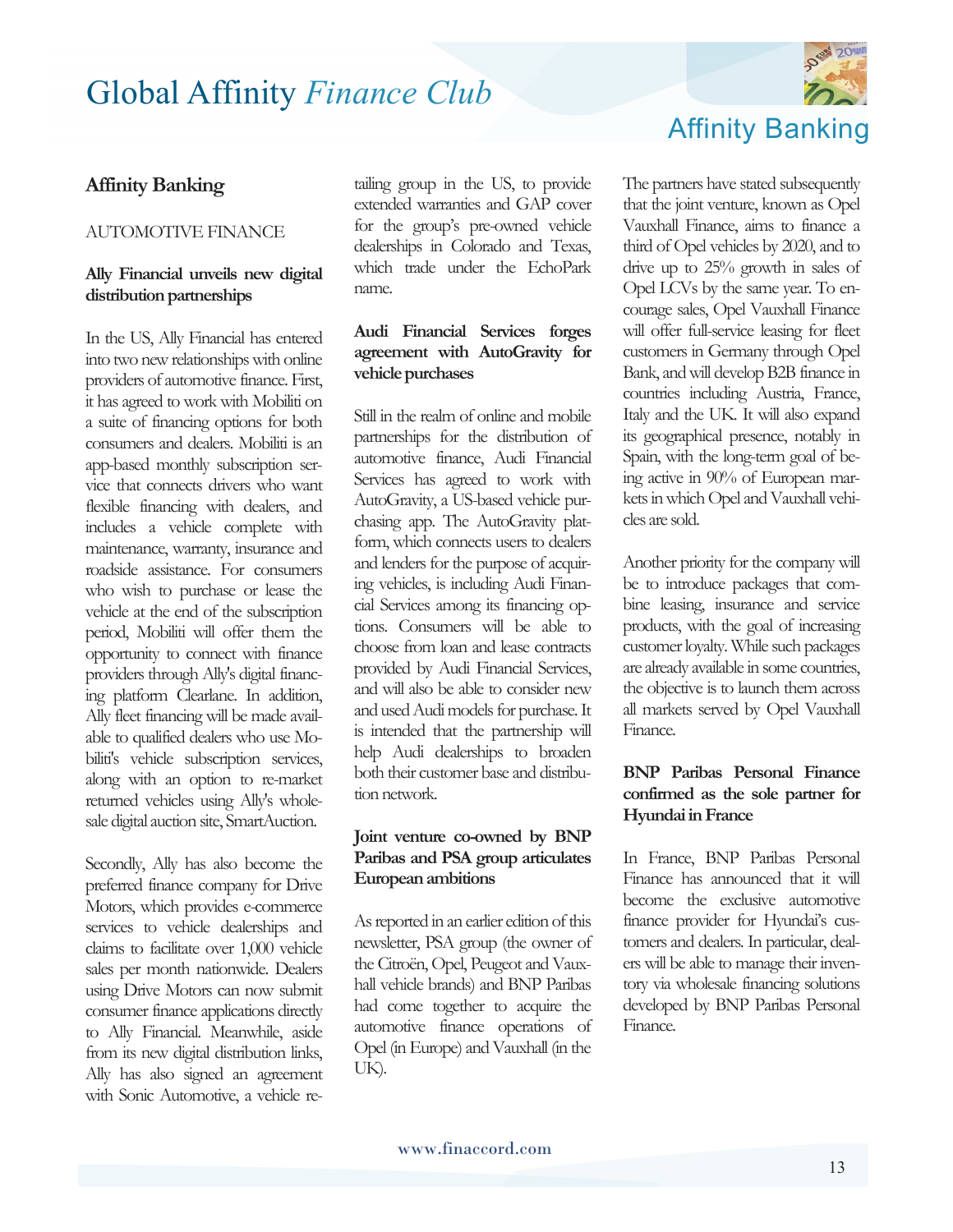#### **Crédit Agricole Consumer Finance prolongs partnership with Mazda for five more years**

Also in France, Crédit Agricole Consumer Finance has announced an extension of its agreement to provide financing for customers of Mazda through its Viaxel label until 2022. The agreement, which was first signed in 2009, covers financing solutions for Mazda's stock of new and demonstration vehicles, plus loans and operating leases for consumers sold under the Mazda Finance brand.

#### **Carfinco links with LGM for automotive finance and insurance solutions in Canada**

In Canada, Carfinco, a subsidiary of Santander, has begun working with automotive finance provider LGM Financial Services in the non-prime financing market. The agreement allows Carfinco to promote more broadly its financing options that enable dealers to offer a diverse array of credit solutions to consumers and should help LGM to increase sales of its insurance and protection products. LGM's nationwide network of dealer development managers will provide sales support for the non-prime lending solution.

#### **Orient Corporation provides backing for JA Bank's new vehicle finance product**

In Japan, Orient Corporation has agreed to back a new vehicle finance product created by JA Bank, a community-based financial institution for farmers in the Iwate prefecture. The loan, which is capped at JPY 10 million and has a maximum term of ten years, can be used to finance new and used cars and motorcycles, as well as other vehicles including snowmobiles, water bikes, leisure boats and camper vans.

#### COMMERCIAL BANKING

#### **Wesleyan wins mandate from the Law Society of England and Wales**

**\_\_\_\_\_\_\_\_\_\_\_\_\_\_\_\_\_\_\_\_\_\_\_\_\_\_\_\_**

In an initiative that is similarly aimed at legal practitioners, this time in the UK, the Law Society of England and Wales has appointed Wesleyan to be the exclusive provider to its members of both commercial and personal financial solutions. Law Society members are now able to access a broad portfolio of commercial, personal finance and protection products from Wesleyan, which are tailored to support them at every stage of their careers.

Wesleyan's commercial finance solutions include flexible short-term expenditure funding for the acquisition of practising certificates as well as tax and VAT purposes. Other products include professional indemnity insurance for lawyers, medium-term loans covering investment in technology and associated IT services including cyber and data security, and long-term financial solutions to facilitate business mergers and acquisitions, commercial mortgages and partner buy-ins and

buy-outs.

#### CONSUMER FINANCE

#### **Crédit Agricole Consumer Finance engages with Bankia for joint venture in Spain**

In Spain, Crédit Agricole Consumer Finance has entered into exclusive negotiations with Bankia that are aimed at establishing a joint venture in the consumer finance business. Crédit Agricole Consumer Finance has stated that it hopes to increase its visibility in Spain and that the proposed joint venture could be beneficial in this respect.

#### **PayU ties with Kreditech for online consumer finance in India**

In India, PayU, an online payment service provider that belongs to the Naspers group, has begun working with Kreditech, a digital consumer lending firm, to offer both banked and unbanked customers access to a monthly credit facility, branded as 'PayU Monedo' for use on popular e-commerce sites. This initiative follows the original creation of a strategic partnership by the companies in May 2017 with a focus on this field. The partnership saw an investment of EUR 110 million made by PayU in Kreditech, which was the largest-ever equity investment in a German fintech company.

The scheme allows PayU's customers to make use of the credit facility in less than two minutes for

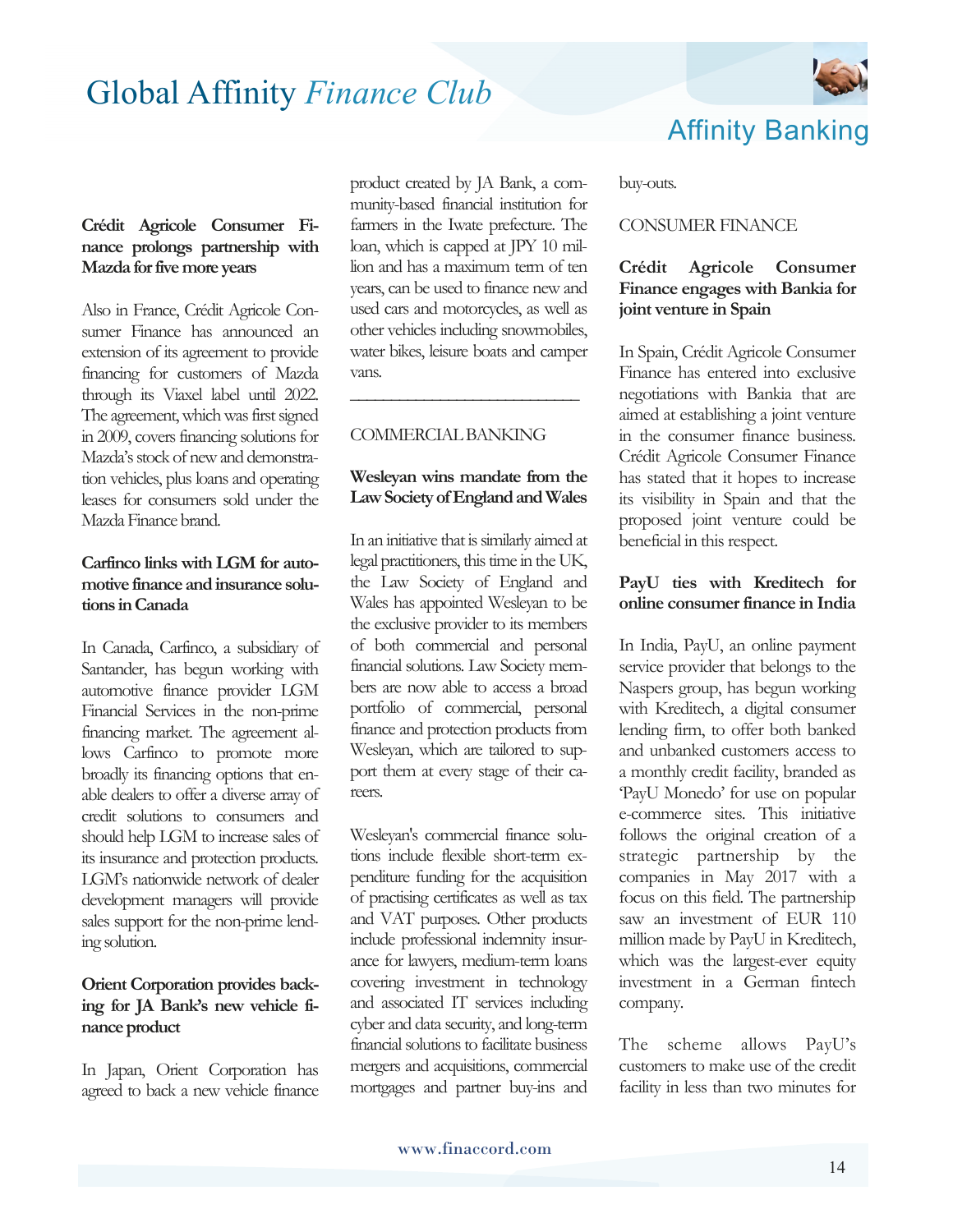

online purchases at a cost that is comparable to local banks. Loan amounts are granted at up to INR 100,000 (approximately USD 1,500) with the duration and interest rate for the loan set in accordance with the perceived likelihood of the customer to repay the loan on time. After goods have been added to the cart, the consumer is offered an option to select the credit facility as the payment method at checkout.

A broader objective of the initiative is to make goods and services affordable for Indian consumers with lower purchasing power, enabling merchants to expand their business to new market segments with the chance of significantly higher sales and lower cart abandonment rates. In fact, Kreditech plans to become a licensed non-banking financial company (NBFC) in India in the near future and has filed an application with the Reserve Bank of India to that end.

#### **Bank of China collaborates with Tencent for digital financial services for students**

In China, the Bank of China has disclosed that it has begun working with Tencent, a multinational ecommerce group, to create a digital platform, known as 'BOC Microservices', that provides university and college students and employees with access to its products and services, which include loans for campus-related activities such as training and learning. Hosted on WeChat, the service includes an automatic overdraft facility in the event that the customer spends more than the balance in their account.

MOBILE / ONLINE PAY-**MENTS** 

**\_\_\_\_\_\_\_\_\_\_\_\_\_\_\_\_\_\_\_\_\_\_\_\_\_\_\_\_**

#### **Mastercard unveils multiple new initiatives in digital payments…**

In keeping with previous quarters, Mastercard has rolled out a number of partnerships in the area of mobile and online payments. For instance, across the Asia-Pacific region, it has established several links with transport providers to make digital payments available through them. In Singapore, it has started working with the taxi operator ComfortDelGro to allow customers to make payments using the MasterPass app for street-hailed rides as well as for pre-booked ones. The scheme follows an earlier one with Singapore's Land Transport Authority that allows contactless payments on buses and trains.

In respect of this initiative, Mastercard reported that, since the launch of this program, over 100,000 commuters were using the cards bearing the Mastercard marque to pay for an average of more than 60,000 daily trips. Furthermore, in Hong Kong, users of the taxi-hailing app HKTaxi can now make payments for their journey through the app using Mastercard, and following a trial period, Mastercard has also announced the launch of contactless payments in Australia in conjunction with ferry and light rail services in Sydney.

Affinity Banking

Meanwhile, in the Middle East, Mastercard has also cemented new partnerships with the aim of promulgating use of its MasterPass app. In Bahrain, it has begun working with CrediMax, a credit card issuer, to integrate MasterPass payments into the company's 'MaxWallet' app. It has also joined up with Arab Financial Services, an electronic payments company, to enable MasterPass digital payments through 'bwallet,' a mobile wallet that is operated by Batelco, a telecoms firm. Concerning this initiative, the companies reported that around 65 retail brands with a combined total of more than 300 outlets had signed up to 'bwallet', and that MasterPass was allowing access to an extra 7 million merchant locations worldwide. Moreover, in Qatar, Mastercard has partnered with Ooredoo, another telecoms company, to allow the latter's customers to pay for its services through its mobile app by using MasterPass.

#### **… spanning all global regions…**

Turning to Europe, Mastercard has introduced several new initiatives that will allow its cardholders to pay their restaurant bills digitally. In the UK, it is working with Pizza Hut and Wagamama, collaborating specifically with the latter to develop a Wagamamabranded app. In Italy, it has formed an alliance with food hall chain Eataly to allow customers to make payments via MasterPass. Aside from these dining-oriented schemes, Mastercard has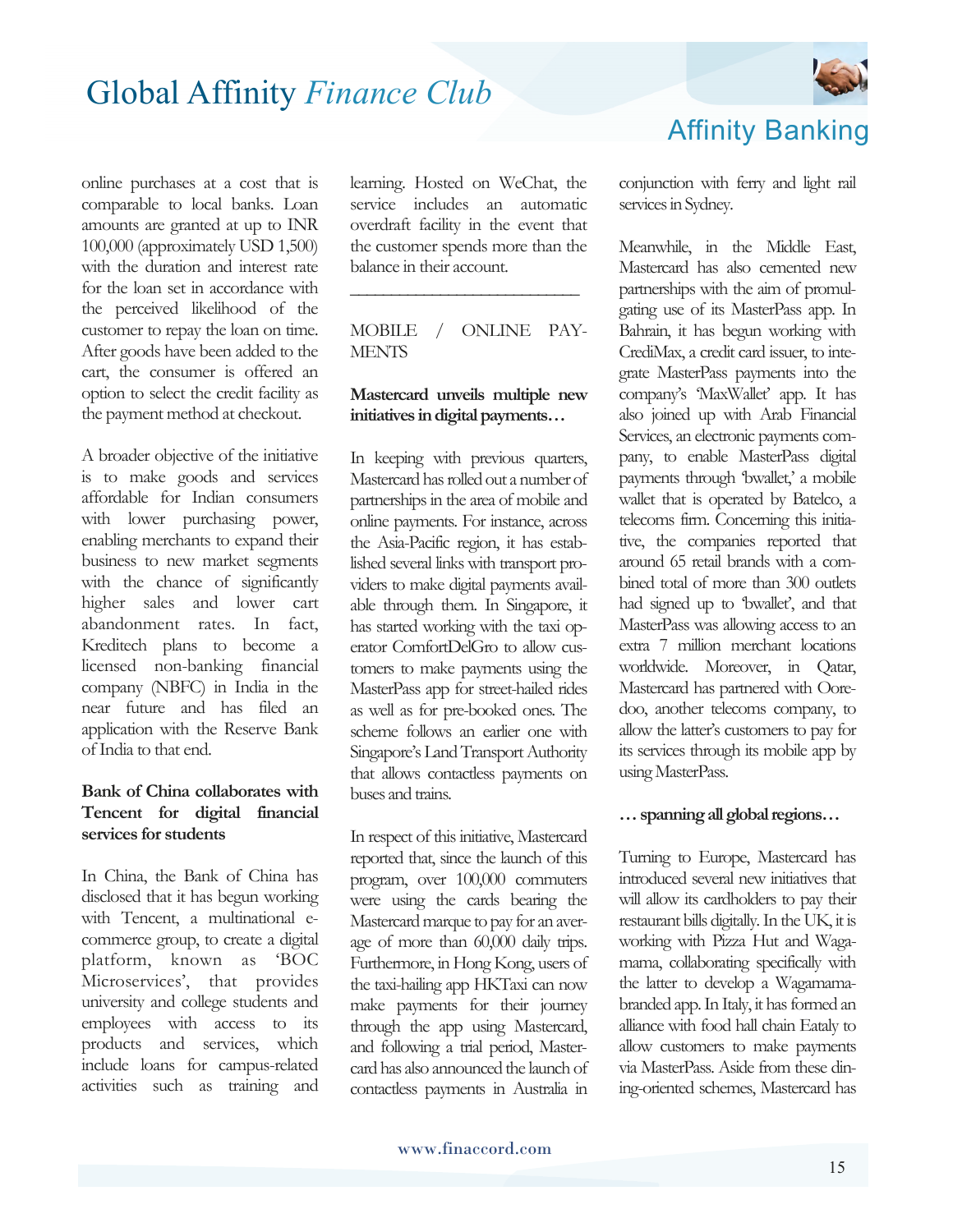

also commenced a partnership with MegaFon, a Russia-based mobile network operator, that allows its subscribers to link their mobile phone accounts to Apple Pay or Samsung Pay using a virtual Mastercard, and to make contactless payments of up to RUB 100,000 each month. This announcement follows MegaFon's introduction of a co-branded Mastercard product in 2016 that is issued by Round Bank. MegaFon reported that by the end of 2017 over 1.2 million of these cards had been issued.

In North America, Mastercard is collaborating with HERE Technologies, a mapping and location data services company, on digital payment capabilities that can be activated from within a user's vehicle while it is in motion. It has also teamed up with Dream Payments, a payment solutions company, to facilitate claims payments from insurance companies to their policyholders, with one of its first partners being Northbridge Financial, a Canada-based insurer.

Lastly, in Africa, Mastercard has begun working with Selcom, an East African fintech company, which is aiming to promote mobile payments in Tanzania. Through this arrangement, Mastercard will gain access to Selcom's network of merchants, allowing Selcom to accept digital payments through MasterPass. The partnership also enables banks, other financial institutions, mobile network operators and SMEs to offer Master-Pass to their customers. Furthermore, Mastercard has also formed a partnership with Vconnect, an Africa-based

online business listing service, which is to be rolled out first in Nigeria. In keeping with the aforementioned initiative with Selcom, the aim is to provide micro-enterprises and SMEs with access to MasterPass. At the time of the announcement, Vconnect reported that its database included over 1 million such businesses. Mastercard also stated that over 85% of retail transactions in Africa are currently carried out in cash, and that it hopes to encourage more people to make the switch to mobile banking.

#### **… and Visa follows suit through new launches in Italy and Switzerland**

Like Mastercard, Visa has also been very active in growing its presence in the mobile payments sector. For example, in Italy, it has anounced that its credit and debit cards can be added to Samsung Pay, allowing cardholders to use Samsung mobile phones to make contactless payments at any location that accepts Visa cards. At the time of launch, the service was available for Intesa Sanpaolo, Nexi and UniCredit cardholders.

In Switzerland, Visa is collaborating with BonusCard to allow cardholders to make mobile payments using any NFC-enabled Android phone. The mobile app also allows access to the user's credit card account to check on balances and transactions, to locate cash dispensers and to activate and de -activate associated cards whenever necessary.

#### **Both global payment brands seek to encourage payments via wearable devices…**

Otherwise, as wearable payment devices continue to gain popularity, Mastercard has introduced a number of schemes to meet the demand. In France, it has partnered with Crédit Mutuel Arkéa to launch a virtual credit card which can be used to make digital payments using wearable devices. At the time of the launch, payments were possible using connected watches produced by both FitBit and Garmin.

Likewise, Visa has set up several new arrangements for the promotion of payments via wearable devices. For instance, it has joined forces with the National Bank of Greece to develop payment-enabled jewellery, working specifically with jewellery manufacturers Folli Follie and Links of London. The companies plan to produce rings and bracelets using contactless payment technology in the second half of 2018. It has also announced a similar partnership in Spain with CaixaBank and Garmin whereby it will be possible to make payments using Garmin watches linked to Visa cards that are issued by CaixaBank.

Additionally, in a new initiative that is relevant to cardholders with both Mastercard and Visa products, Nordea has launched a contactless payment solution that can be activated by users of Fitbit and Garmin wearable devices who also hold a Mastercard or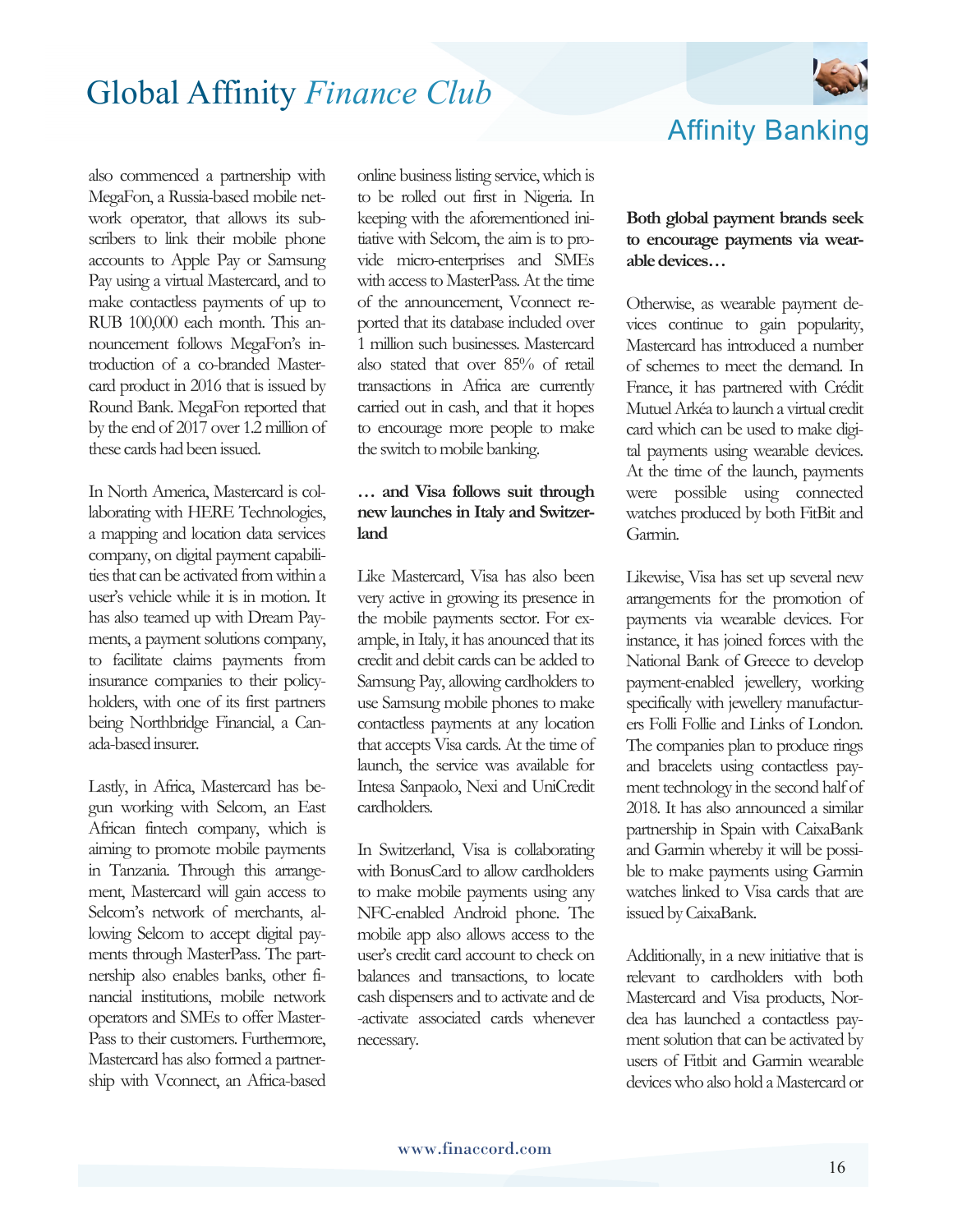Visa debit or credit card that it has issued. This scheme has already been rolled out in Denmark, Finland and Sweden.

#### **… as do other providers targeting this fast-growing field**

Aside from Mastercard and Visa, several other providers of financial services and traditional banks are also making forays into the field of wearable payments. In the US, Discover has started working with FitPay, a wholly owned subsidiary of NXT-ID, a producer of technology products and services focused on the so-called Internet of Things (IoT). The agreement enables Discover's cardholders to make contactless payments easily at retail locations with wearable devices powered by FitPay.

Furthermore, following the initial success of its partnership in 2017 with the Timex Fairfield Contactless watch, Barclays has stated that it will embed bPay, its wearable payments solution, into traditional timepieces and fitness trackers manufactured by each of ADEXE, GUESS Watches, LBS, Kronaby, Mondaine and Suunto. The relationship with LBS is of added significance since bPay and LBS are working together to launch the 'TapStrap', a replacement strap that can be fitted to any watch with a standard strap size. To support production of these contactless products, bPay is working with Tappy, which is authorised to embed the bPay chip into its partners' products. Barclays has reported that spending via bPay rose by 129% in 2017.

Meanwhile, Wells Fargo has announced that its customers are now able to use Garmin's new 'vívoactive 3' device to make purchases at merchants whose payment terminals are set up to accept contactless or NFC payments.

#### **Facebook works with several payment partners through its Messenger function**

At an international level, a number of payment service providers have capitalised on the high penetration rate of Facebook, specifically its Messenger function, to make digital transactions possible through the app.

Firstly, in Belgium, Belfius, a banking and insurance group, has launched a new service that facilitates payments between individuals via Messenger. The service is available through the Belfius mobile app and is also directly accessible from Messenger to all users of the platform with a Belgian current account, regardless of whether they are customers of Belfius. A similar initiative has been rolled out with mobile messaging service WhatsApp.

Secondly, in Nigeria, Mastercard has co-operated with Ecobank, Facebook and Zenith Bank to launch its Master-Pass app, allowing digital payments to be made to businesses through Messenger. This collaboration is a pilot scheme albeit Mastercard plans to roll the service out to other countries in Africa and Asia in due course.

Thirdly, customers of Banco do Brasil are now able to carry out banking

## Affinity Banking

transactions directly through Messenger. The service is managed by the bank's virtual assistant which can converse with customers through a chatbot program on Messenger.

#### **Wirecard discloses new initiatives with Crédit Agricole and Allianz…**

In keeping with its activity in previous quarters, Germany-based technology and financial services provider Wirecard has continued to expand collaboration with a number of organisations in the area of digital payments processing. For example, in France, it has won Crédit Agricole as a new customer; this means that the companies will jointly provide new e-commerce payment acceptance and acquiring services which will become available to their customers at the beginning of 2019.

Furthermore, it has launched a new mobile payment app in conjunction with both Allianz Partners and Visa. Branded as 'Allianz Prime', its users will be able to make secure mobile transactions at all terminals worldwide. with a contactless payments functionality. The app will be rolled out first in Italy before being expanded to other European markets. Customers who download the app and register for the service instantly receive a digital Visa card issued by Wirecard. These cards can be topped up from any existing bank account or via the customer's credit card and to enable contactless mobile payments at the point of sale, users just have to add the card with one click to their mobile wallet.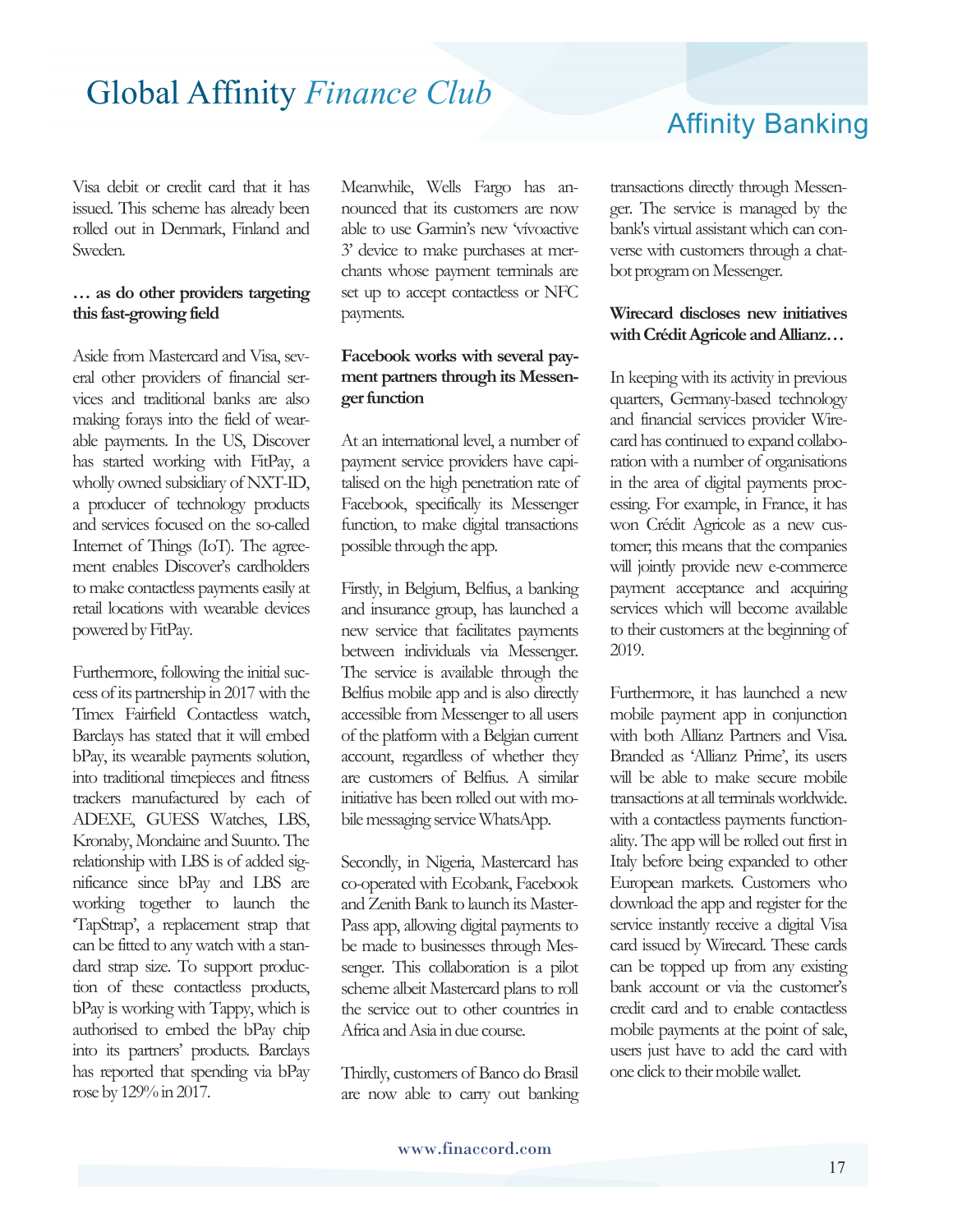#### **… plus others with Qatar Airways, Villeroy & Boch and two English football clubs**

Other similar agreements that Wirecard has made in the field of digital payments include one with Qatar Airways to enable Alipay transactions at all 90 outlets operated by the airline's retail subsidiary, Qatar Duty Free. Another analogous partnership with Villeroy & Boch will see Wirecard offering the alternative digital payment options including SOFORT, iDeal and Bancontac to the retailer's customers. Wirecard will also be managing credit card acceptance and all payment processing for Villeroy & Boch's new online shop.

Meanwhile, in the UK, Wirecard has expanded the scope of its collaboration with Fortress, a digital ticketing service provider, by adding football clubs Aston Villa F.C. and Reading F.C. to its client list. Fans of both clubs now have the opportunity to activate a payment and loyalty option on their stadium cards, which will be offered with both chip-and-pin as well as contactless functionality. Furthermore, Reading F.C. is negotiating deals with local retailers and other partners to sign up to the scheme. The club intends to get a better understanding of its supporters' buying behaviour through the payment data, with the aim of offering them further products and services of interest.

#### **UnionPay seeks to roll out Huawei Pay mobile payments outside of China**

In partnership with telecoms manufacturer Huawei, China-based payment brand UnionPay has embarked on an initiative to jointly launch Huawei Pay, a mobile payments app, in markets outside of China. The intention is that customers will be able to add UnionPay cards to smartphones carrying the Huawei Pay function and to tap their phones at pointof-sale terminals that accept UnionPay contactless payments.

As part of the so-called 'Belt and Road' initiative (a development strategy devised by the Chinese government that focuses on economic expansion between Eurasian countries that lie within close geographical proximity of China), Russia is the first market in which UnionPay will test this out. UnionPay states that its acceptance penetration rate in Russia is over 85% with around 400,000 point-ofsale terminals accepting mobile contactless payments from UnionPay. Indeed, in total, Russian banks have issued around 1.3 million UnionPaybranded cards locally. Next, UnionPay and Huawei plan to launch Huawei Pay in further markets especially in Eastern Europe.

#### **Alipay works with Millennium BCP to help Chinese travellers in Portugal**

Meanwhile, in Portugal, Alipay, a China-based mobile and online payment platform that claims to have

## Affinity Banking

over 520 million users worldwide, has signed an agreement with Millennium BCP that will grant the bank the right to facilitate transactions involving Chinese travellers and local merchants.

#### PAYMENT CARD ISSUANCE AND ACCEPTANCE

**\_\_\_\_\_\_\_\_\_\_\_\_\_\_\_\_\_\_\_\_\_\_\_\_\_\_\_\_** 

#### **JCB expands card issuing capabilities in Belarus, the Philippines and Vietnam**

With a view to expanding its global presence, Japan-based card brand JCB has unveiled a number of partnerships with a variety of banks. In addition to new cards being launched through RCBC in the Philippines and Nam A Bank in Vietnam, JCB has also made its first foray into Belarus by concluding a deal with Belinvestbank that allows acceptance of its cards at all ATMs and point-of-sale terminals run by the bank. The move aims to facilitate card payments by Japanese tourists in the country, with Belarus having loosened its visa regulations for Japanese citizens as well as those from 79 other countries from February 2017 onwards.

#### **UnionPay forges several alliances to expand its global footprint**

UnionPay has also been proactive in expanding its merchant network via a range of new initiatives. First, it has entered into a partnership with ACI Worldwide, a provider of e-payment and banking solutions which claims to work with more than 5,100 major financial institutions and merchants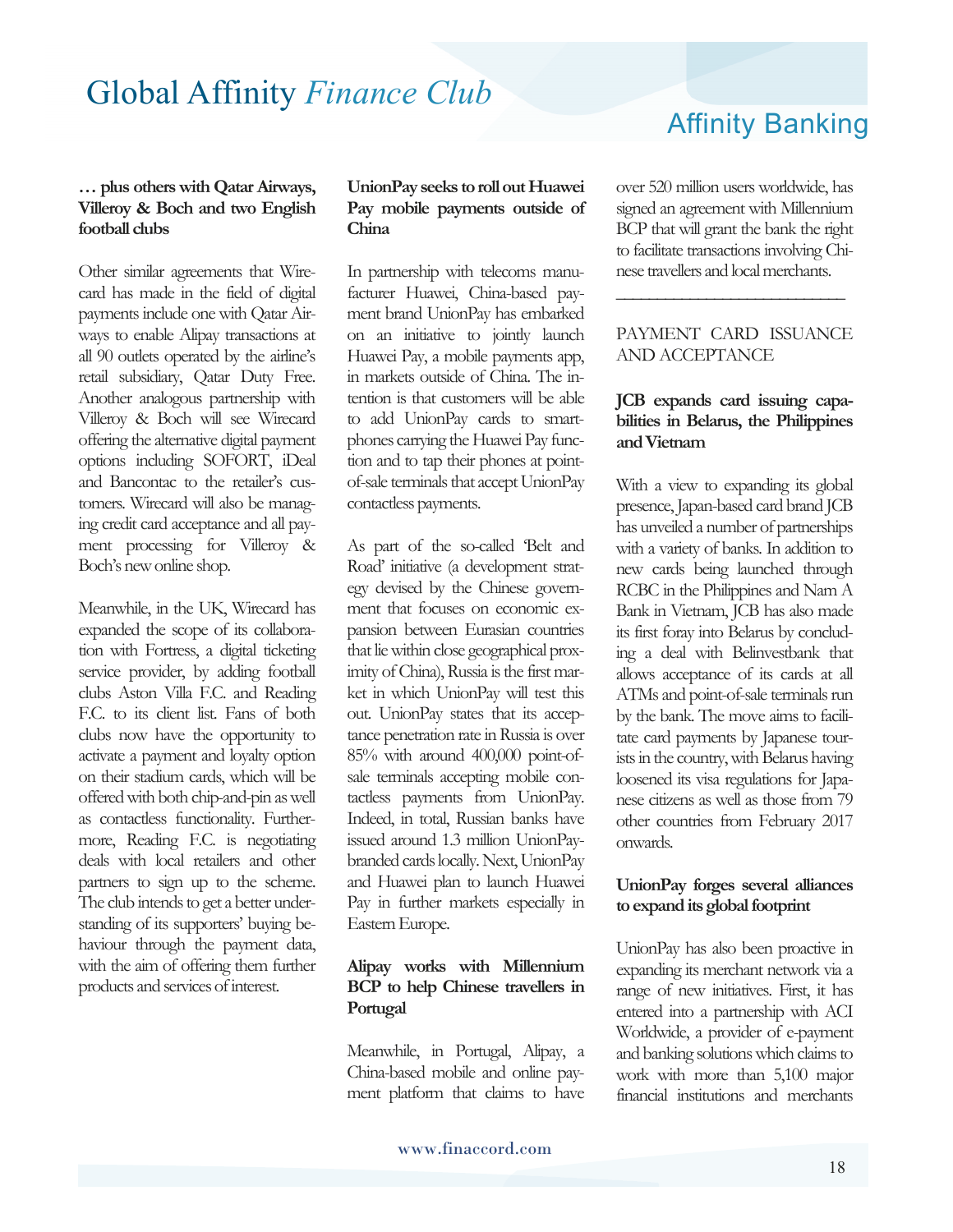around the world. The parties have agreed to co-operate in the fields of card issuance and acceptance, specifically targeting merchants in the aviation, e-commerce, hospitality and supermarket industries. In the first phase of the partnership, ACI will integrate UnionPay into its payments gateway and the companies will then jointly develop UnionPay's in-app functions as well as its other payment products.

UnionPay has also forged analogous agreements for card acceptance with Qatar Airways, as well as with the Australian and Thai operations of car rental company Hertz. The former agreement will first be rolled out for UnionPay's customers booking with the airline in Brazil, Canada, India, Kuwait, Oman, Qatar, South Africa and Switzerland, while the latter aims to capitalise on the increasing flow of Chinese tourists to both Australia and Thailand.

#### **Discover strengthens presence in Hong Kong market by working with First Data and JCB**

In Hong Kong, Discover has announced that it has begun collaborating with JCB and First Data, a merchant acquirer, to expand card acceptance at key merchants in the country. First Data will enable acceptance of Diners Club and Discover cards that operate on the JCB network, beginning with key international restaurant chains, airport duty free stores and national department stores.

**\_\_\_\_\_\_\_\_\_\_\_\_\_\_\_\_\_\_\_\_\_\_\_\_\_\_\_\_** 

#### RETAILER CARDS AND **FINANCE**

#### **Klarna teams up with Dutch ecommerce platform to offer consumer finance via smaller retailers**

In the Netherlands, Klarna and MyOnlineStore, an e-commerce platform, have commenced a partnership that will enable retailers to deploy Klarna's online payment and consumer finance service. MyOnlineStore, which has over 42,000 SME retailer users and which processes around 1.5 million transactions each year, will manage all payments and orders as well as customer service. Through its relationship with Klarna, MyOnlineStore hopes that it will be able to maximise checkout conversion rates and facilitate all types of card and mobile transaction with the added benefit of Klarna's pay-after-delivery finance service.

#### **Bass Pro Shops switches Cabela's retailer card scheme to Bank of America and Mastercard**

In the US, Bass Pro Shops, an outdoor activity retailer, and its subsidiary Cabela's, which it acquired in 2017, have announced that the co-branded credit card program of both chains will be handled by Bank of America in future with Mastercard used as the payment network. Previously, the cobranded scheme of Cabela's had used Capital One as issuer and Visa as network; the card portfolio built up under this program is being transferred to Bank of America. Moreover, going forwards, and in line with the cusAffinity Banking

tomer focus of Bass Pro Shops, there will be a particular focus on using the card scheme to promote wildlife conservation programs.

#### **Synchrony Financial works with Crate & Barrel for private-label and co-branded cards**

Also in the US, Crate & Barrel, a home furnishings retailer, has selected Synchrony Financial to be its provider of both a private-label store card and a co-branded Mastercard product. The partnership is intended to provide flexible financing options that will reward customers for loyalty across nearly 100 of the retailer's stores and also through its digital channels. Furthermore, the co-branded card will allow customers to earn rewards for purchases anywhere that Mastercard is accepted.

#### **Mattress1One selects TD Bank for multi-year store card program**

Finally, in another initiative in the US retailer card market, TD Bank has signed a multi-year agreement to develop a private-label store card program for Mattress1One, a mattress retailer that serves customers at around 300 locations across Florida, Georgia and Texas.

**\_\_\_\_\_\_\_\_\_\_\_\_\_\_\_\_\_\_\_\_\_\_\_\_\_\_\_\_**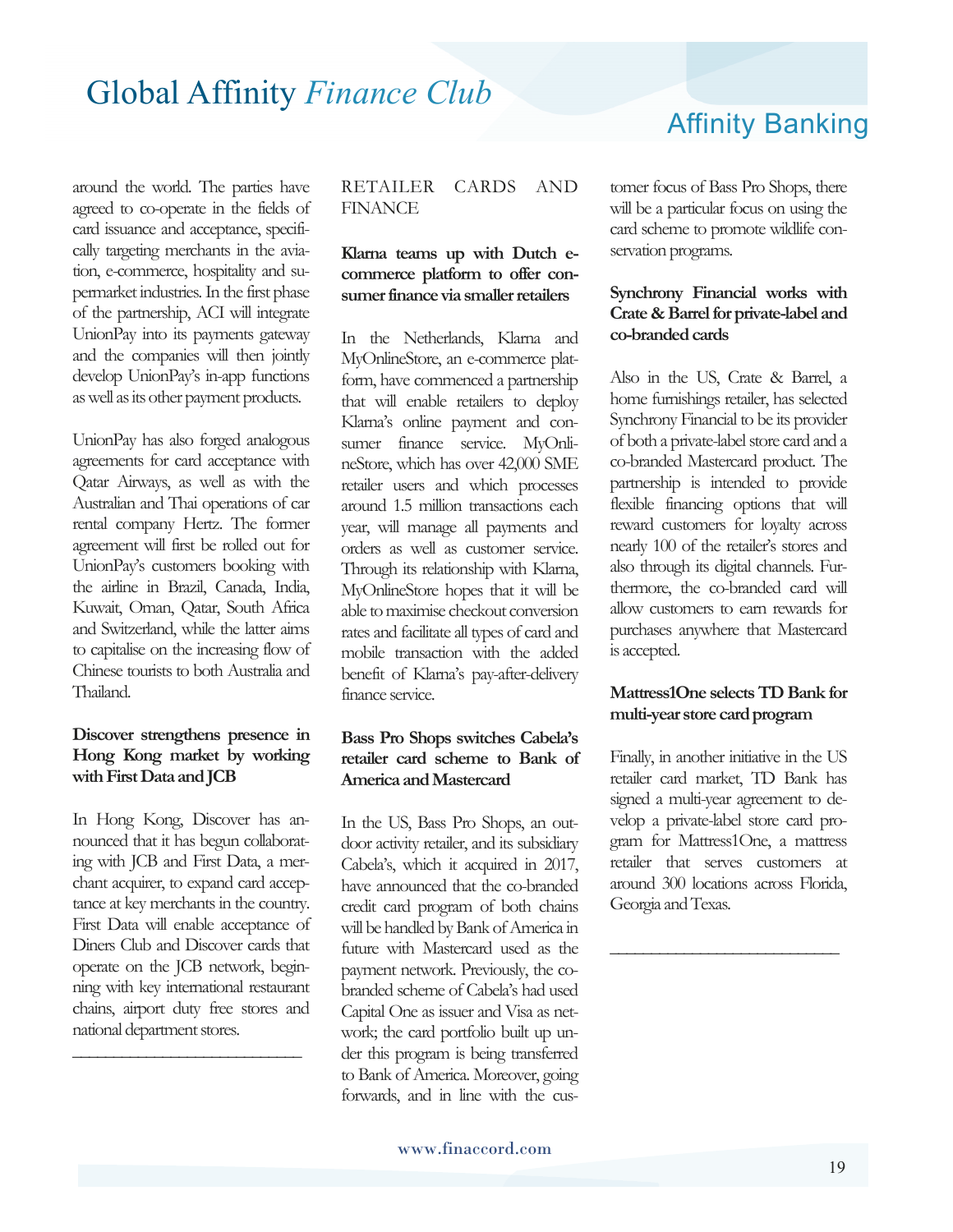#### **Organisations in this issue**

ACI Worldwide, 18 Aetna, 7 AIG, 10 Aon, 5 Aon Affinity, 10 Alipay, 18 Allianz, 5, 6, 12, 17 Allianz Global Assistance, 9, 10 Allstate, 9 Ally Financial, 13 American Well, 6 Apple, 5 APRIL, 6, 7 Aston Villa F.C., 18 Audi Financial Services, 13 AutoGravity, 13 Aviva, 7 AXA, 6, 8, 9 Banco do Brasil, 12, 17 Bank of America, 19 Bank of China, 15 Bankia, 14 Barclays, 17 Barmenia Kranken, 9 Basler, 9 Bass Pro Shops, 19 Batelco, 15 Belfius, 17 Belinvestbank, 18 Bénéteau, 9 BlaBlaCar, 8 Blue Cross Blue Shield Global, 7 Blue Zebra, 11 BNP Paribas Cardif, 7, 12, 13 BonusCard, 16 Braunschweig Beteiligungsgesellschaft, 9 Brightstar, 10 Bupa, 7 By Miles, 8 CaixaBank, 16 Car Care Plan, 9 Carfinco, 14 CarGarantie, 9, 10 Cellcom, 10 Chubb, 6 Cisco, 5 Collinson Group, 10 ComfortDelGro, 15 Consejo General de Graduados Sociales, 11 Cover Wallet, 6 Crate & Barrel, 19 CrediMax, 15 Crédit Agricole, 17

Crédit Agricole Consumer Finance, 14 Crédit Mutuel Arkéa, 16 CUMIS 12 DAS, 5 Deposits.com, 5 Deutsche Bank, 12 Dialogue, 7 Diners Club, 19 Discover, 17, 19 Dream Payments, 16 Ecobank, 17 ERV, 10 Euler Hermes, 5 Europ Assistance, 5, 8 Expedia, 10 Facebook, 17 Federación Española de Baloncesto, 8 Fédération Française de Golf, 12 Feuersozietät Berlin Brandenburg 9 First Data, 19 Fitbit, 16 Follie, 16 Friendsurance, 12 Garmin, 16 Generali Global Assistance, 5 Geo Underwriting, 5 GetMyCar, 8 Gothaer, 9 Grab, 6 Gras Savoye, 12 Groupama, 12 HanseMerkur, 11 HealthTap, 7 HERE Technologies, 16 Hertz, 19 Huawei, 18 Interhome, 10 Intesa Sanpaolo, 16 JA Bank, 14 JCB, 18 Klarna, 19 Kreditech, 14, 15 Law Society of England and Wales, 14 LBS, 17 LGM, 14 Links of London, 16  $LV=$ , 12 Malakoff Médéric, 7 Pablow, 9 MAPFRE, 5, 11, 12 Mastercard, 15, 16, 17, 19 Mattress1One, 19 Mazda, 10, 14

MegaFon, 15, 16 Millennium BCP, 18 Mobiliti, 13 MyOnlineStore, 19 My Online Camp, 10 Nam A Bank, 18 National Bank of Greece, 16 Nexi, 16 Nordea, 16 Northbridge Financial, 16 NXT-ID, 17 Ooredoo, 15 Opel Vauxhall Finance, 13 Orient Corporation, 14 PayU, 14 Pizza Hut, 15 PSA group, 13 Qatar Airways, 18, 19 Quality Healthcare, 7 RCBC, 18 Reading F.C., 18 Round Bank, 16 Saga, 10 Samsung, 16 Santander, 14 Seguros Bolívar, 7 Selcom, 16 simplesurance, 10 Solunion, 5 SSQ Insurance, 7 Sterling Pharma, 6 Synchrony Financial, 19 Talanx, 6 TD Bank, 19 Tencent, 15 The Co-operators, 12 The Hanover, 5 tourVERS, 11 Uber, 6, 9 UNICRE, 5 UniCredit, 16 UnionPay, 18, 19 USI Affinity, 5 Visa, 16, 17, 19 Vconnect, 16 Villeroy & Boch, 18 Volkswagen Financial Services, 12 Wagamama, 15 Wells Fargo, 17 Wesleyan, 14 Wirecard, 17, 18 Zenith Bank, 17 Zurich, 6, 8, 11